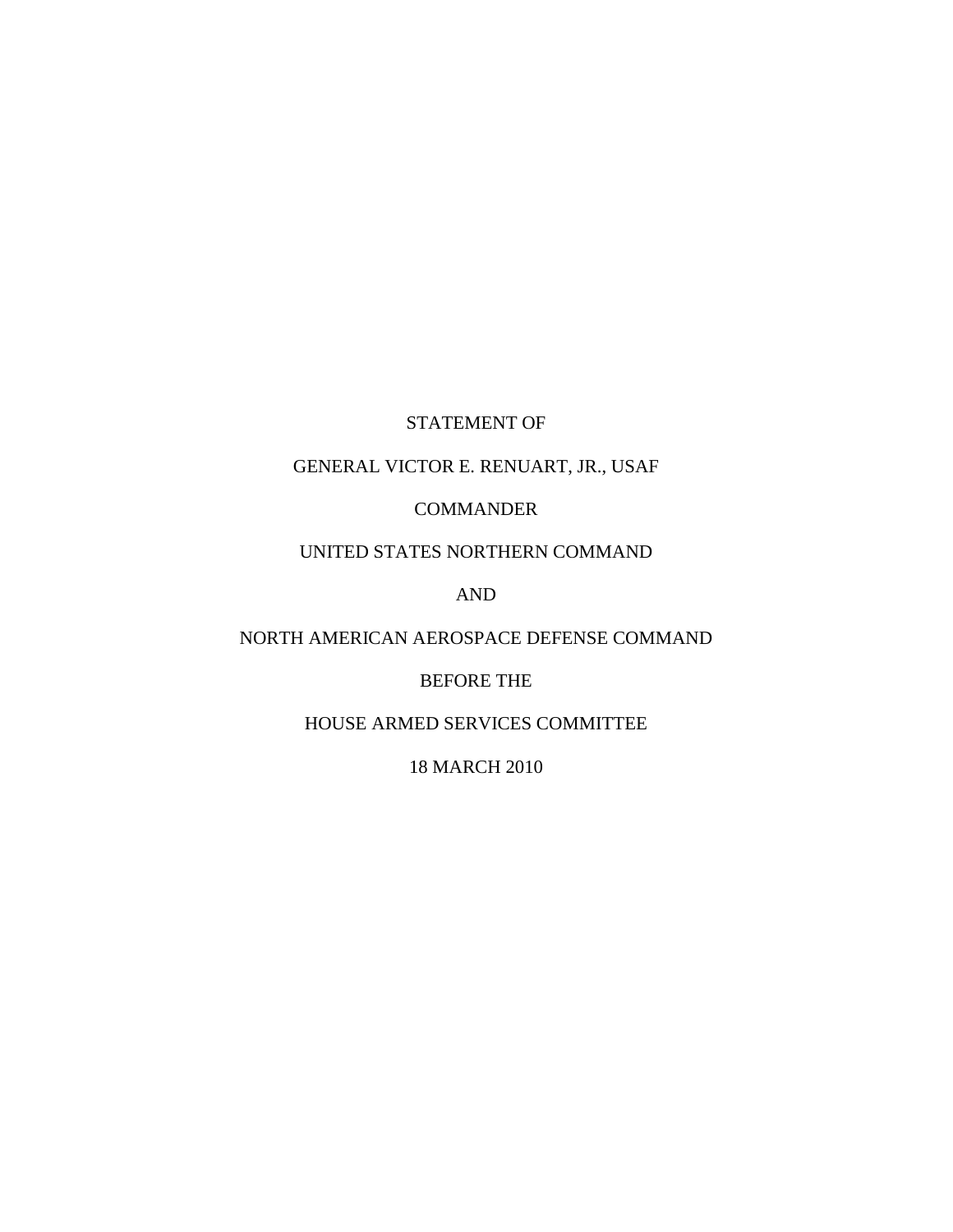Chairman Skelton, Congressman McKeon, distinguished members of the Committee, thank you for this opportunity to report on the posture, challenges, and future direction of North American Aerospace Defense Command (NORAD) and U.S. Northern Command (USNORTHCOM). Every day, the Commands' Soldiers, Sailors, Airmen, Marines, Coast Guardsmen, National Guardsmen, Reservists and civilians defend the United States and Canada from external threats and aggression–protecting our citizens, national power, and freedom of action. Due to their efforts, North America enjoys continued security and freedom.

#### **HOMELAND DEFENSE IS OUR HIGHEST PRIORITY**

 NORAD and USNORTHCOM are inextricably linked Commands that have complementary missions and work closely together to protect our homelands. Incorporating an integrated headquarters staff, our Commands have forged an indispensible partnership operating within a common security environment, and together are dedicated to defending the United States and Canada. The synergies that exist between these two Commands enable us to conduct our missions with a sense of urgency in the face of very real threats.

 USNORTHCOM is responsible for homeland defense, sustaining continuous situational awareness and readiness to protect the United States against a range of symmetric and asymmetric threats in all domains. USNORTHCOM's Area of Responsibility (AOR) includes air, land, and sea approaches and encompasses the continental United States, Alaska, Canada, Mexico, Saint Pierre & Miquelon (French Territory off the northeast coast of Canada), The Bahamas, Puerto Rico, the U.S. Virgin Islands, and three British Overseas Territories: Bermuda, Turks and Caicos Islands, and British Virgin Islands, as well as the surrounding water out to approximately 500 nautical miles, the Gulf of Mexico and the Straits of Florida. USNORTHCOM is also responsible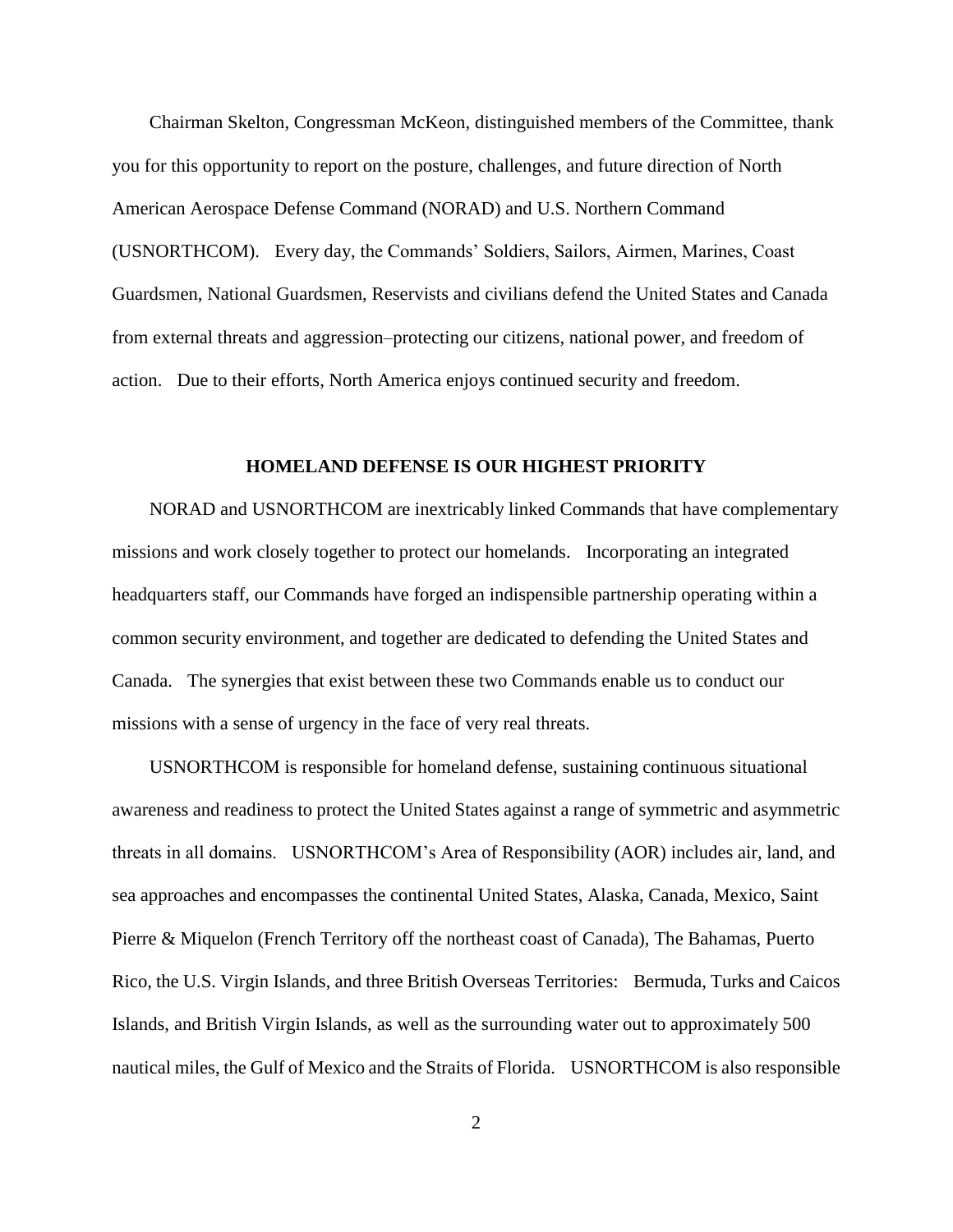for leading the Department of Defense's (DOD) efforts for theater security cooperation with Canada, Mexico, and Caribbean nations within the USNORTHCOM AOR.

 Day to day, we are focused on deterring, preventing, and defeating attacks against the United States. We also stand ready to support primary agencies, when directed by the President or Secretary of Defense (SecDef), in responding quickly to natural and man-made disasters. To accomplish our civil support mission, we stay close to our Federal partners to anticipate and plan for how and when the DOD can assist in preventing and minimizing loss of life, suffering, and property damage. We continually assess threats to our security, improve our homeland defense and civil support plans and capabilities, and strengthen relationships with our mission partners. We work diligently to ensure our nation's military is ready and immediately accessible to support our fellow citizens when called upon.

 NORAD is the bi-national U.S. and Canadian command charged with the missions of aerospace warning, aerospace control, and maritime warning for North America. Aerospace warning includes the detection, validation, and warning of attack against North America–by aircraft, missiles, or space vehicles–through mutual support arrangements with other commands. Aerospace control includes ensuring air sovereignty and air defense of the airspace of the United States and Canada. The renewal of the NORAD Agreement in May 2006 added the maritime warning mission, which entails a shared awareness and understanding of the activities conducted in U.S. and Canadian maritime approaches, maritime areas, and internal waterways.

#### **INTELLIGENCE ACTIVITIES**

 To perform our missions, we rely on the sharing of intelligence among Federal, State, and local agencies. USNORTHCOM's Joint Intelligence Operations Center (JIOC-North)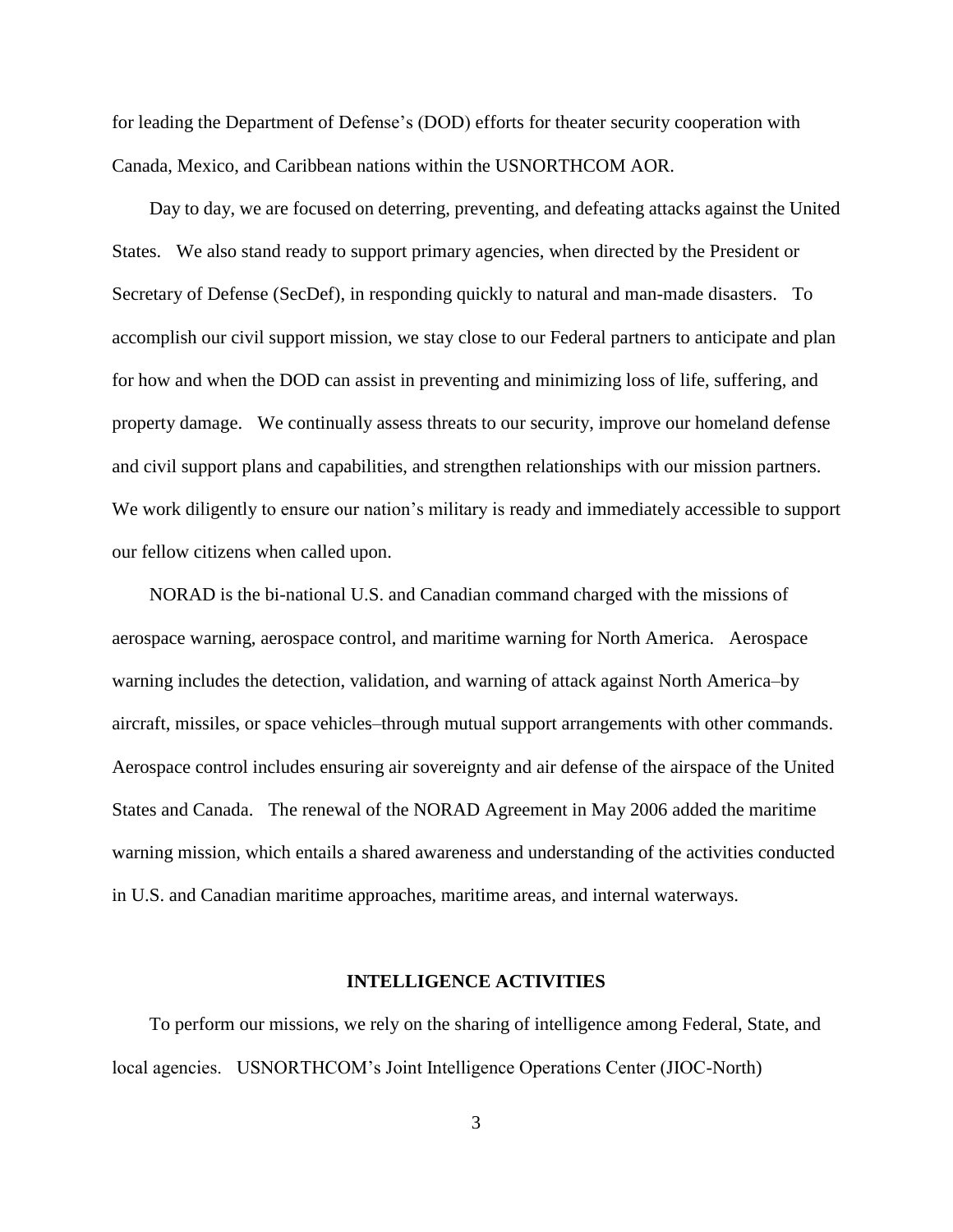coordinates the acquisition, analysis, and fusion of intelligence, counterintelligence, and appropriate DOD-related law enforcement information for the USNORTHCOM AOR, and shares that information with organizations at the national, State, and local levels. JIOC-North maintains a dual focus on monitoring both non-state and nation-state threats to North America.

 In countering transnational terrorism, we continue to rely on our established connections within the intelligence and Federal law enforcement communities, seeking as much legally appropriate information as possible. USNORTHCOM maintains liaison officers with the National Counterterrorism Center, the Federal Bureau of Investigation's (FBI) National Joint Terrorism Task Force, and the Department of Homeland Security's (DHS) Office of Intelligence and Analysis. Beginning in 2009, DHS's Office of Intelligence and Analysis placed a liaison officer with JIOC-North. In the wake of the Fort Hood shootings in November 2009, we established a daily terrorism and force protection information sharing group to improve the manner in which potential threats are identified, assessed, and acted upon. We perform our intelligence activities with a focus on safeguarding the civil rights and civil liberties of U.S. citizens and adhering to appropriate statutes and DOD regulations.

### **HOMELAND DEFENSE OPERATIONS**–**PROTECTING WHAT AMERICANS VALUE MOST**

 USNORTHCOM may be known best for leading the DOD response to disasters in our AOR; however, we remain vigilant in our number one responsibility, homeland defense, as we monitor an average of 12-20 potentially dangerous events each day. Through our operational missile defense program and our maritime and air defense activities, USNORTHCOM maintains a high state of readiness to respond as necessary against man-made threats.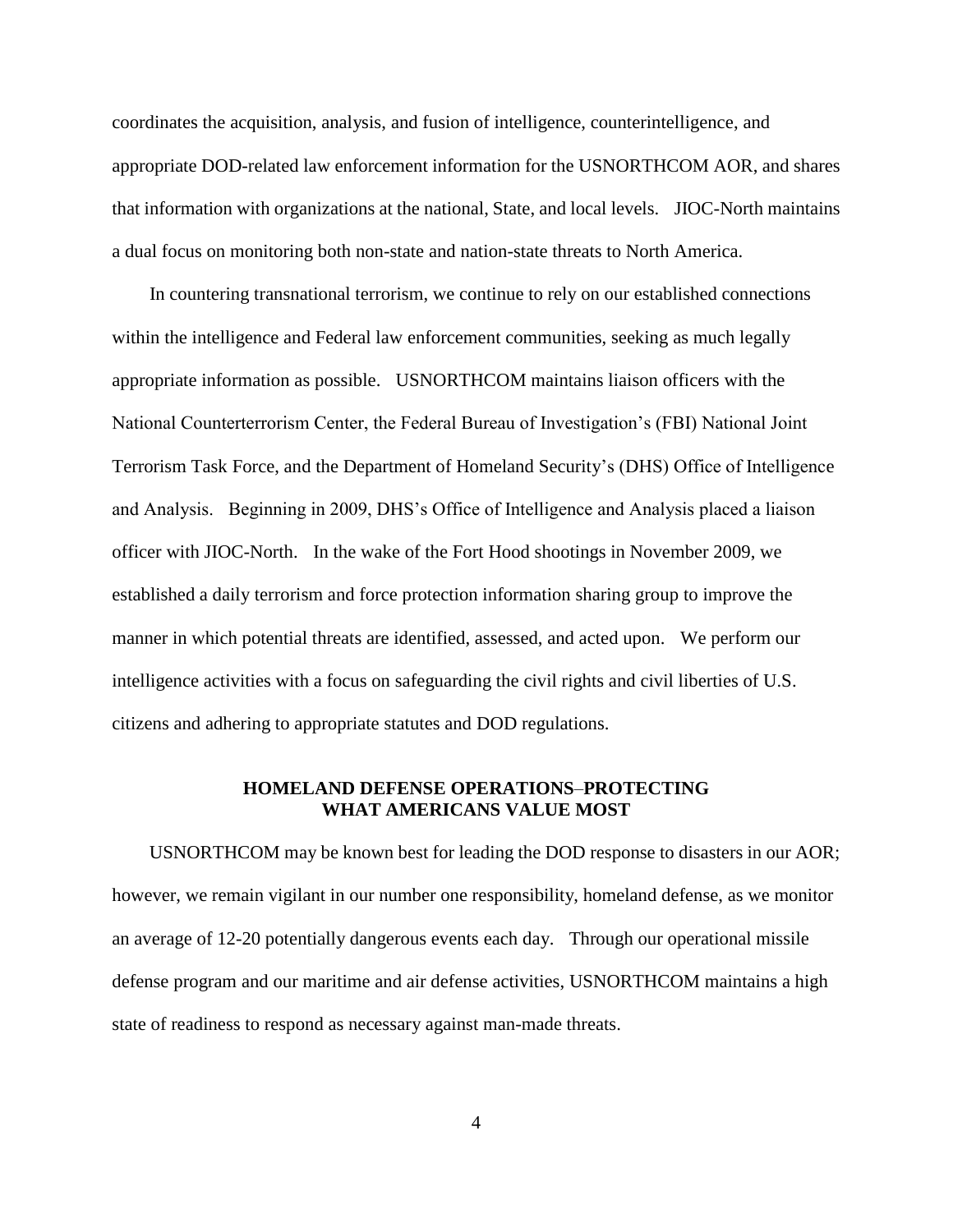**Ballistic Missile Defense.** USNORTHCOM is responsible for ballistic missile defense operations within our AOR and other areas as directed to protect the homeland, allies, friends, and other national interests from potentially hostile acts. Our ability to carry out this mission continues to mature. The Ballistic Missile Defense System has been in nearly continuous operations since 2006 against potential threats to the defended area. Although it is a Missile Defense Agency (MDA) asset, the Sea-Based X-Band radar capability has also been included in our operational baseline during heightened threat periods since 2008.

 Our missile defense crews are trained and our procedures are continuously validated and exercised, so that we can meet the high standards required to defend the nation. Furthermore, USNORTHCOM is active in the ground and flight testing programs to ensure the tests are more operationally realistic. Our immediate challenge is balancing a real-time defensive capability with requirements of MDA's Research, Development, Test, and Evaluation activities.

 USNORTHCOM is working closely with the other Combatant Commands to develop a Global Force Management Plan to address the Phased Adaptive Approach and improved capabilities to defend the homeland. This effort will assess operational planning, force structure, and budgetary implications to better meet global ballistic missile defense requirements. We are working with MDA to ensure that the Phased Adaptive Approach includes upgraded sensor systems with real-time discrimination capability; improved deployable and fixed-site interceptors; enhanced command and control systems that provide a common operating picture across the strategic, operational and tactical levels; and an additional Fire Control node at Fort Greely, AK. MDA's Concurrent Test, Training, and Operations and Simultaneous Test and Operations, with the additional Fort Greely equipment, will bridge the gap between operational capability and Research, Development, Test, and Evaluation activities.

5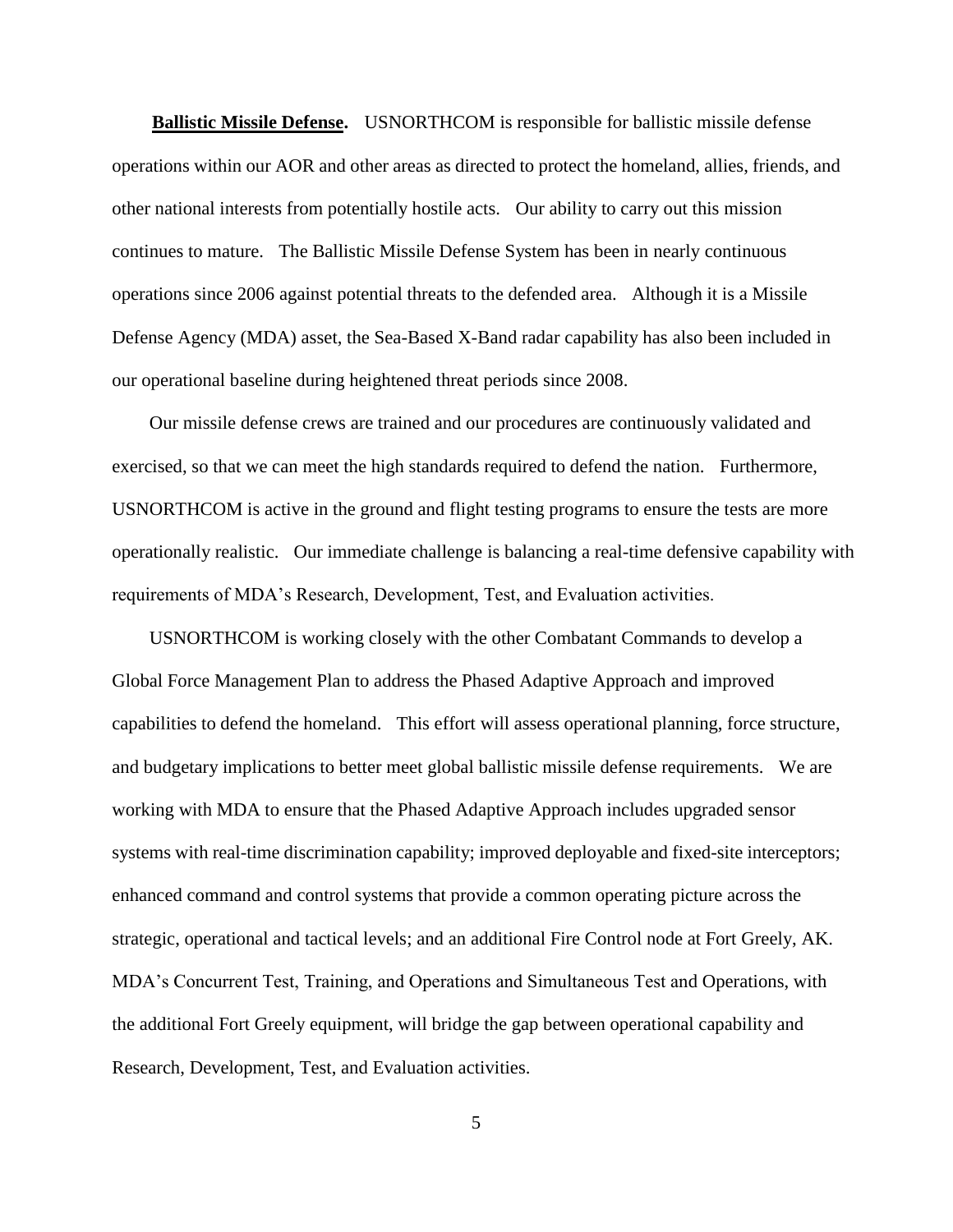**Operation NOBLE EAGLE.** Operation NOBLE EAGLE began immediately after the 9/11 attacks and continues today to protect and defend the United States and Canada with airspace surveillance, ready alert forces, and the U.S. National Capital Region (NCR) Integrated Air Defense System. Air National Guardsmen and Air Force Reservists have flown more that 80% of the more than 55,000 Operation NOBLE EAGLE missions.

 The security and defense of the NCR against terrorist air threats is one of our highest priorities. NORAD works closely with DHS, the Federal Aviation Administration (FAA), and the U.S. Coast Guard (USCG) to ensure the skies over the NCR are protected. We are prepared to provide a rapid, reliable response as incidents unfold. As part of the NCR Integrated Air Defense System, NORAD and the USCG provide air patrol and alert aircraft to counter fast- and slow-moving air threats that may penetrate the NCR Air Defense Identification Zone.

 NORAD also provides tailored air defense for National Special Security Events (NSSE) in the United States and similar events in Canada.

We are implementing a "risk assessment" model as recommended in the GAO-09-184 report ―Actions Needed to Improve Management of Air Sovereignty Alert Operations to Protect U.S. Airspace." This risk assessment will enhance NORAD's ability to determine and apply appropriate requested levels and types of units, personnel, and aircraft.

 **Northern Sovereignty Operations**. During 2009, NORAD launched fighter aircraft on 14 occasions in response to TU-95 Bear and TU-160 Blackjack aircraft not on international flight plans that penetrated North America's Air Defense Identification Zone. Because these flights did not violate U.S. or Canadian airspace, they were not considered threats to national sovereignty. The response was a means of identifying unknown aircraft operating in relative proximity to U.S. and Canadian sovereign airspace. In 2009, for the first time, a NORAD representative was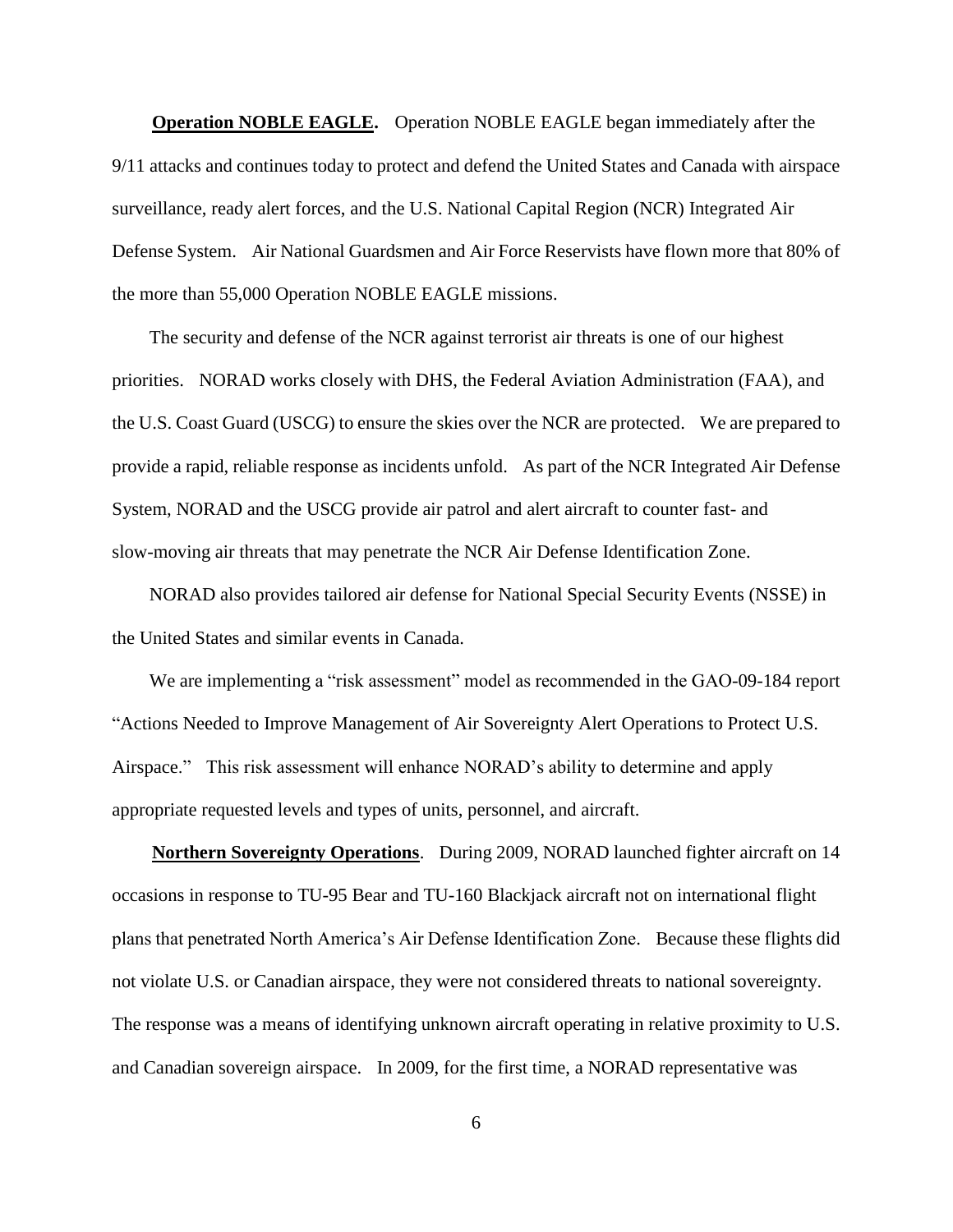included at the annual U.S.-Russia Prevention of Incidents over the High Seas staff talks. We anticipate continued NORAD and Russian Long Range Aviation dialog in 2010 to reduce the ambiguity of Russian military flights near our borders and promote safe flight operations within international airspace. NORAD operations in Alaska will remain a key avenue for positive interaction with Russian military counterparts during the reset of relationships between our nations; continued support for military-to-military engagement opportunities is essential to maintain this professional dialog.

 **Maritime Domain Awareness.** Maritime Domain Awareness is the comprehensive understanding of the global maritime domain as it relates to the security, safety, economy, and environment of the homeland.

 In the fall of 2008, a Russian Surface Action Group, led by a KIROV class cruiser, transited the USNORTHCOM AOR en route to participate in a naval exercise with Venezuela and a port visit in Cuba. Additionally, in the summer of 2009, we were involved with monitoring the activity of a Russian support ship and a pair of nuclear-powered Russian submarines patrolling covertly off our Eastern seaboard. Although these vessels were not considered a threat to our homeland, their presence off the coast of the United States cannot be ignored and requires naval assets to be in a readiness posture to respond in any way necessary to defend the homeland, if required.

 USNORTHCOM has aggressively pursued interagency and partner-nation cooperation for Maritime Domain Awareness. USNORTHCOM has partnered with Mexico to better integrate regional efforts by initiating the development of an automated identification system architecture, which will contribute to increased information exchange and Maritime Domain Awareness. This will have a positive impact on our combined capability to combat illicit traffic.

7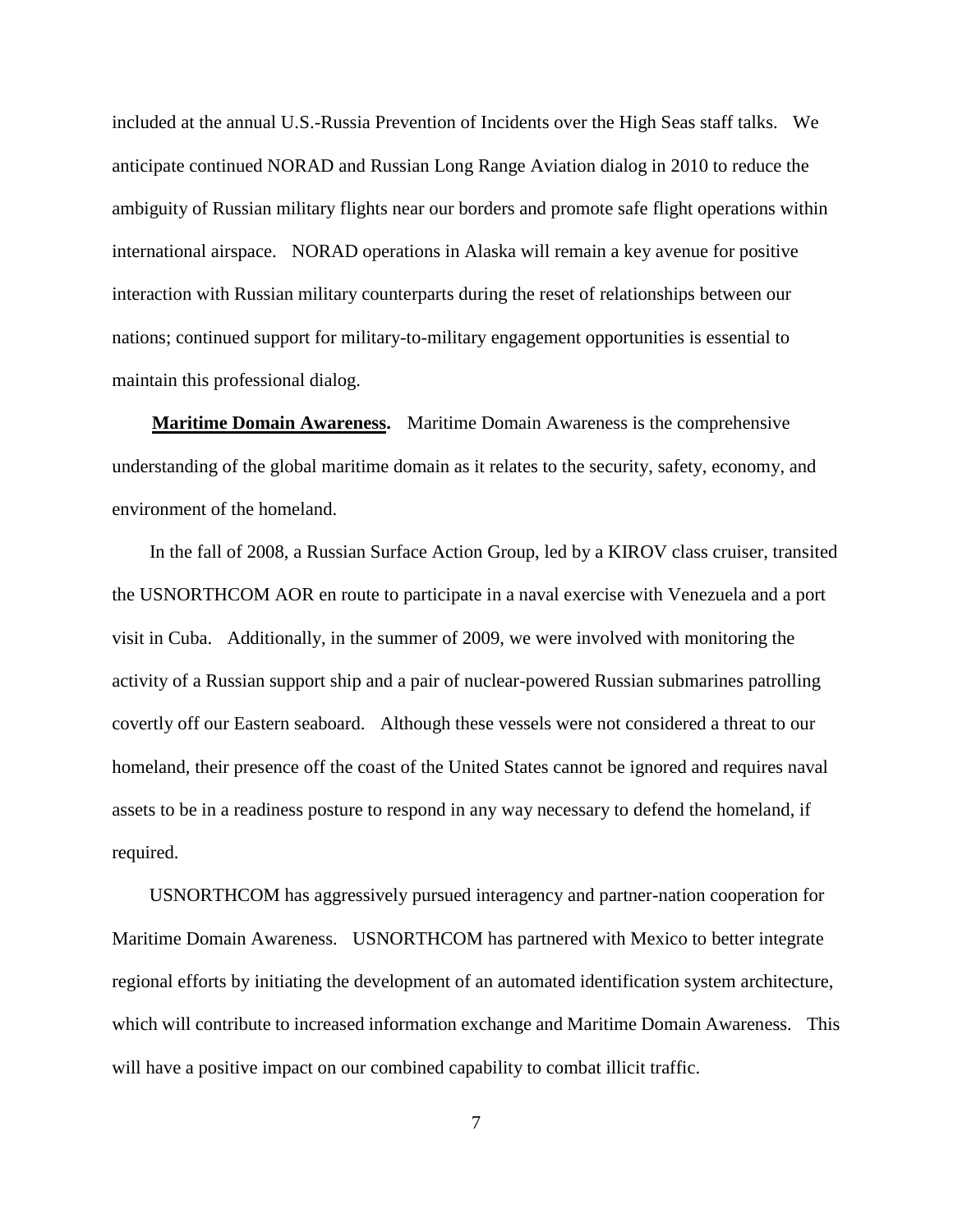USNORTHCOM is the Operational Manager for two Joint Capability Technology Demonstrations, which transitioned to Programs of Record in 2009. These complementary programs–Maritime Automated Super Track Enhanced Reporting and Comprehensive Maritime Awareness–automatically fuse maritime-related intelligence to allow joint and interagency analysts to provide decision-makers, planners, and operators the capability to rapidly evaluate and respond to potential maritime threats. These programs are fully operational and are employed in the NORAD and USNORTHCOM Command Center, as well as the Navy's maritime operations centers.

 As the Arctic emerges as an area of increased activity, USNORTHCOM has taken steps to evaluate DOD's ability to maintain Maritime Domain Awareness in the region. To establish this foundation, USNORTHCOM has commissioned a surveillance study with the intent of identifying current capabilities to determine where gaps exist. The study will be completed in the fall of 2010.

 **NORAD Maritime Warning.** The NORAD maritime warning mission continues to evolve as NORAD planners work in close coordination with Canadian and interagency partners. Collaboration on several planning documents with these many organizations established and reaffirmed formal and informal relationships required for bi-national and bilateral maritime operations.

 The past year's accomplishments and ongoing efforts have resulted in enhanced bi-national information sharing and comprehensive understanding of the maritime domain among our mission partners. We worked aggressively to address gaps and seams documented in an internal Information Sharing Architecture study that identified barriers to achieving full mission capability status. The study further identified critical steps and processes necessary to

8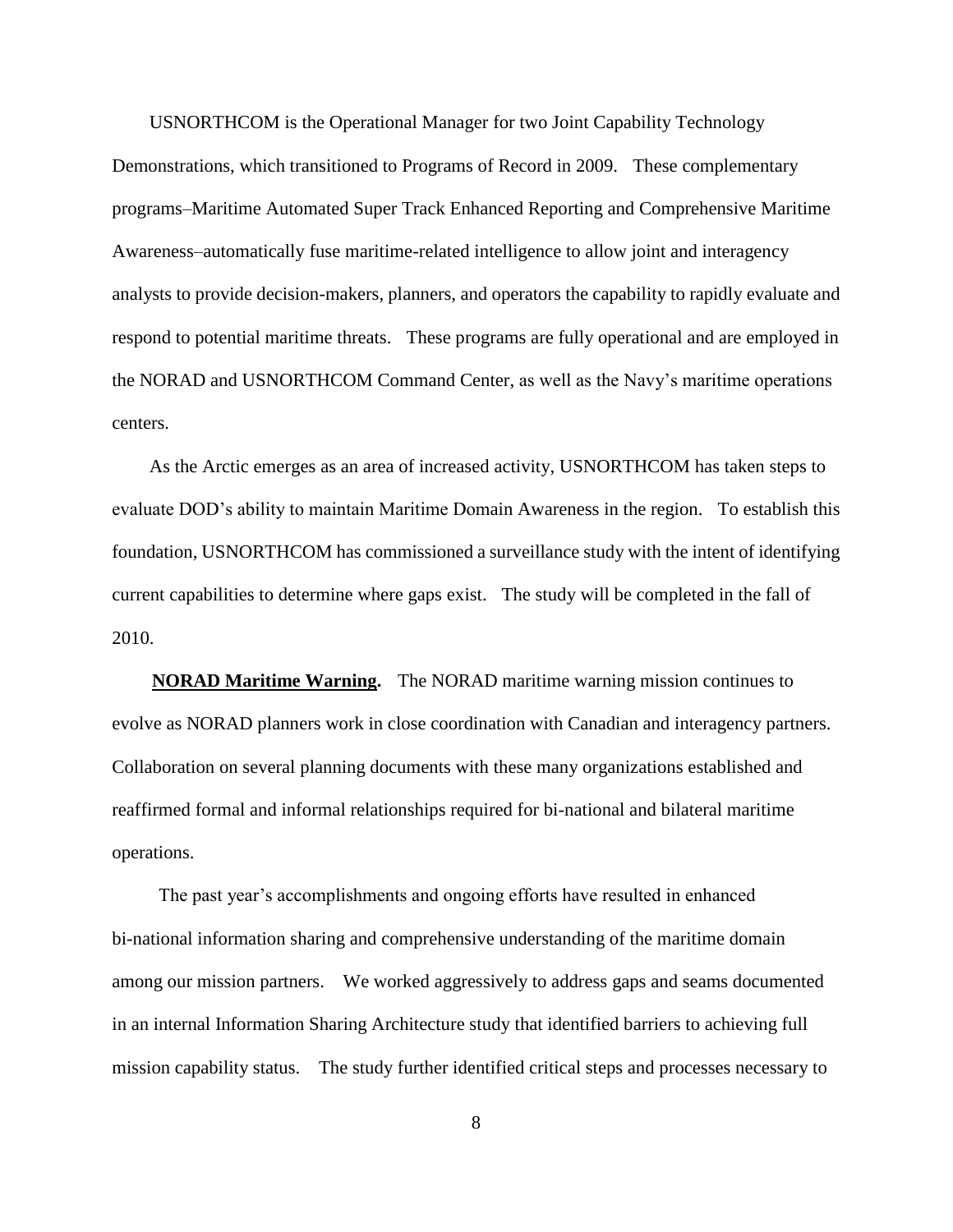close these gaps within the NORAD maritime warning mission. We have also moved forward in the development of a shared bi-national common operating picture of the maritime domain. We continue to be challenged in a constrained environment to match the Canadian manpower commitment to this important mission area.

 **Maritime Homeland Defense.** Commander, USNORTHCOM (CDRUSNORTHCOM) is the operational commander responsible for Maritime Homeland Defense within the AOR. Commander, U.S. Fleet Forces Command is under the operational control of CDRUSNORTHCOM for Maritime Homeland Defense. Maritime threats, particularly asymmetric maritime threats in close proximity to the homeland, require defensive capabilities ready to respond on extremely short notice. USNORTHCOM is developing a short-notice maritime response concept of operations that will provide an anti-ship defeat capability for short-range emergent threats leveraging U.S. interagency and partner-nation capabilities.

 USNORTHCOM faces a wide spectrum of maritime vulnerabilities that warrant a comprehensive analytic study of "Short-Notice Maritime Response" to identify Maritime Homeland Defense capability gaps from a whole-of-government perspective. The nation's ability to respond to a maritime threat in the USNORTHCOM AOR requires the full integration of DOD maritime operations with those of interagency partners and, where appropriate, international partners, anchored on the principle of unity of effort. To respond to a maritime threat within the USNORTHCOM AOR, the nation depends on synchronized security efforts at the operational level along the approaches to and within the United States. The capability to intercept vessels of interest beyond their ability to impact population centers, critical infrastructure, and key resources, and the ability to respond quickly to maritime indications and warning are essential to protecting the United States from external threats and aggression. In sum, a whole-of-government approach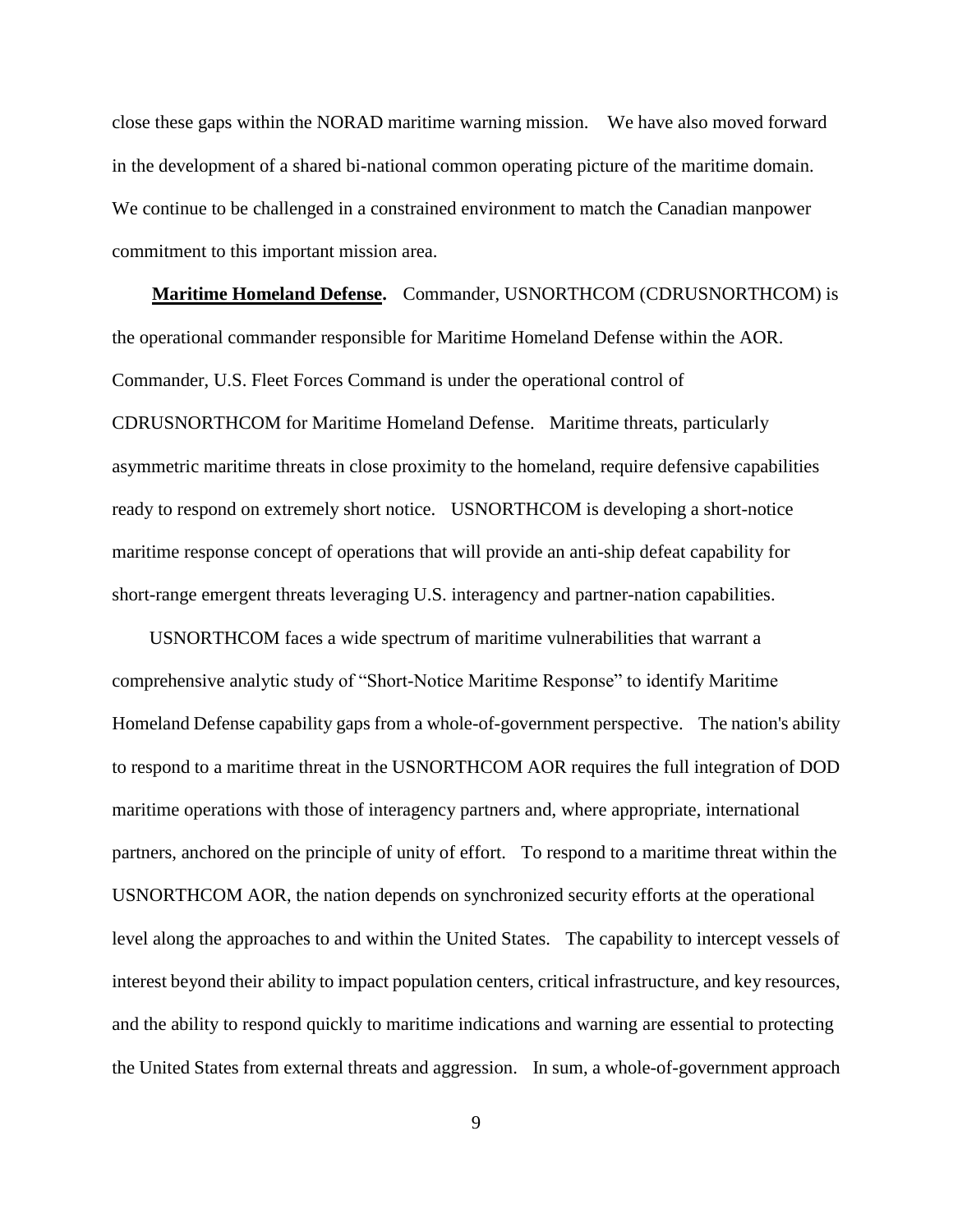is required to leverage USNORTHCOM maritime partner capabilities and resources.

 **Mine Countermeasure Contingency Operations.** The Maritime Operational Threat Response (MOTR) Plan outlines roles and responsibilities that enable the U.S. Government to respond quickly and decisively to threats against the United States and its interests in the maritime domain. In accordance with the MOTR Plan, USNORTHCOM is responsible for Mine Countermeasure (MCM) operations in U.S. waters. In 2009, in order to consolidate logistics and maintenance infrastructure, the Navy completed the homeport shift of all surface MCM forces (minesweeping vessels) to San Diego, CA, and all Aviation MCM forces (mine sweeping helicopter squadrons) to Norfolk, VA. In May 2009, an experiment conducted in the port of Corpus Christi, TX confirmed that surveys and port folders completed prior to a mining incident can significantly reduce the time required to mitigate the mining threat and restore port operations.

 **Anti-Terrorism and Force Protection (AT/FP).** USNORTHCOM protects DOD assets in our AOR by executing a comprehensive all-hazards approach to the AT/FP mission that provides DOD personnel (active duty, reservists, civilians, and family members), assets, facilities, installations and infrastructure protection from the full spectrum of threats in order to ensure mission accomplishment. USNORTHCOM has established theater policy, standards, and training, and verifies program execution and compliance through an exercise program and AT Program Reviews. We also integrate operational protection efforts with DHS to create a synchronized defense strategy for the AOR.

USNORTHCOM supports new processes and technologies that sustain the force protection mission. During the past year, we participated in a pilot program, with the Office of the Assistant Secretary of Defense for Homeland Defense and Americas' Security Affairs, to identify a suspicious activity reporting and sharing capability for the DOD. The unclassified FBI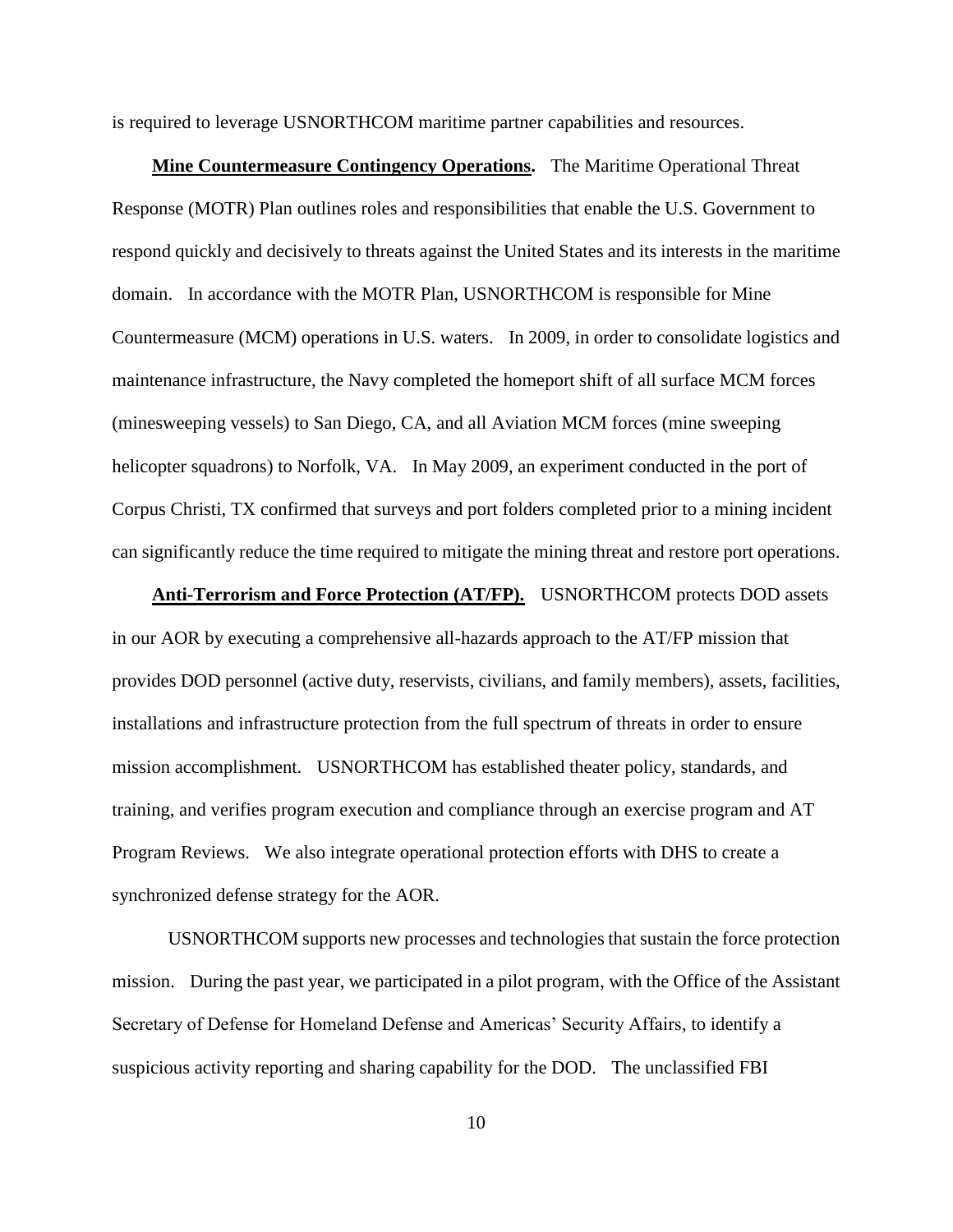eGuardian system is anticipated to be the DOD suspicious activity reporting system when designated by the Deputy SecDef. The eGuardian system will share potential terrorist threats, terrorist events, and suspicious activity information with State, Local, Tribal, Federal Law Enforcement Agencies, State Fusion Centers and the FBI Joint Terrorism Task Forces. The eGuardian system will provide a continuous law enforcement force protection threat information sharing environment to identify emerging threats to DOD.

 **Critical Infrastructure Protection/Critical Resource Protection.** The Secretary of the Department of Homeland Security is responsible for coordinating the national effort to enhance the protection of critical infrastructure and key resources (CI/KR) in the United States. The DHS Secretary serves as the Principal Federal Official to lead, integrate, and coordinate implementation of CI/KR protection efforts among Federal departments and agencies, State and local governments, and private sector. USNORTHCOM continues outreach with DHS and infrastructure sector partners to ensure effective critical infrastructure information sharing for the execution of its missions.

 As assigned by the SecDef, Combatant Commands act to prevent or mitigate the loss or degradation of DOD-owned critical assets within their AOR. For non-DOD owned critical assets, Combatant Commands act to prevent or mitigate the loss or degradation only at the direction of the SecDef, with the exception of responding to a time-critical event that requires specific actions by military forces to prevent significant damage to mission-critical infrastructure.

 USNORTHCOM retains DOD Critical Infrastructure Protection (CIP) focus in three areas: 1) Area of Responsibility or those DOD assets that are owned, leased or managed by DOD; 2) Area of Influence to include the Defense Industrial Base; and 3) Area of Interest that is non-DOD assets that are critical to sustaining U.S. military operations.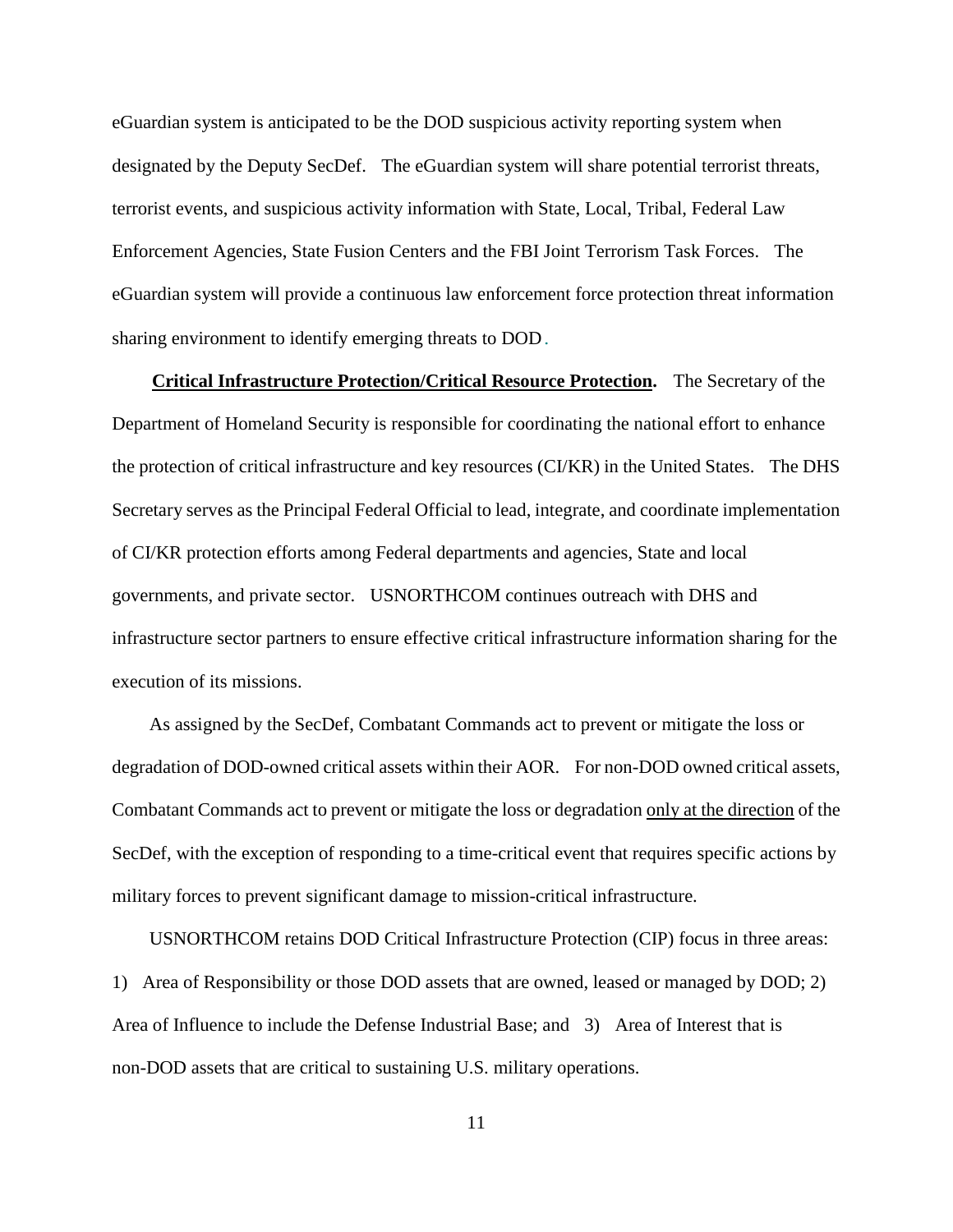#### **CIVIL SUPPORT**–**HELPING THOSE IN NEED**

 When directed by the President or SecDef, USNORTHCOM supports the primary agency, typically DHS, in responding to natural and man-made disasters by conducting operations to save lives, reduce suffering, and protect the infrastructure of our homeland. The Department of State may request DOD support in response to requests from other countries within and outside the USNORTHCOM AOR. DOD is prepared to support primary agencies with military-unique capabilities such as fixed- and rotary-wing airlift, search and rescue teams, mobile medical facilities, communications infrastructure, and catastrophic planning expertise.

 A key component of USNORTHCOM's support is Incident Awareness and Assessment to provided critical imagery for local responders. Military aircraft over disaster sites provide Full Motion Video and still imagery to give responders on the ground their first look at affected areas. At the request of the primary agency, USNORTHCOM is prepared to provide a variety of aircraft and satellites to gather photos and video that allow Federal, State, and local response assets to quickly respond to situations. We conduct these Incident Awareness and Assessment activities while simultaneously safeguarding the civil liberties of American citizens and adhering to appropriate statutes and DOD regulations.

 **CBRNE Consequence Management.** Chemical, Biological, Radiological, Nuclear, and High-Yield Explosives (CBRNE) incidents pose a great and foreseeable challenge to the security of the American people. A terrorist attack on U.S. soil or an accidental CBRNE incident could create catastrophic results that would likely exceed the response capabilities of civil authorities. As a result, DOD established a requirement for CBRNE Consequence Management Response Forces (CCMRF) to be trained and ready to respond to requests from civil authorities to save lives, help mitigate pain and suffering, and reduce property damage.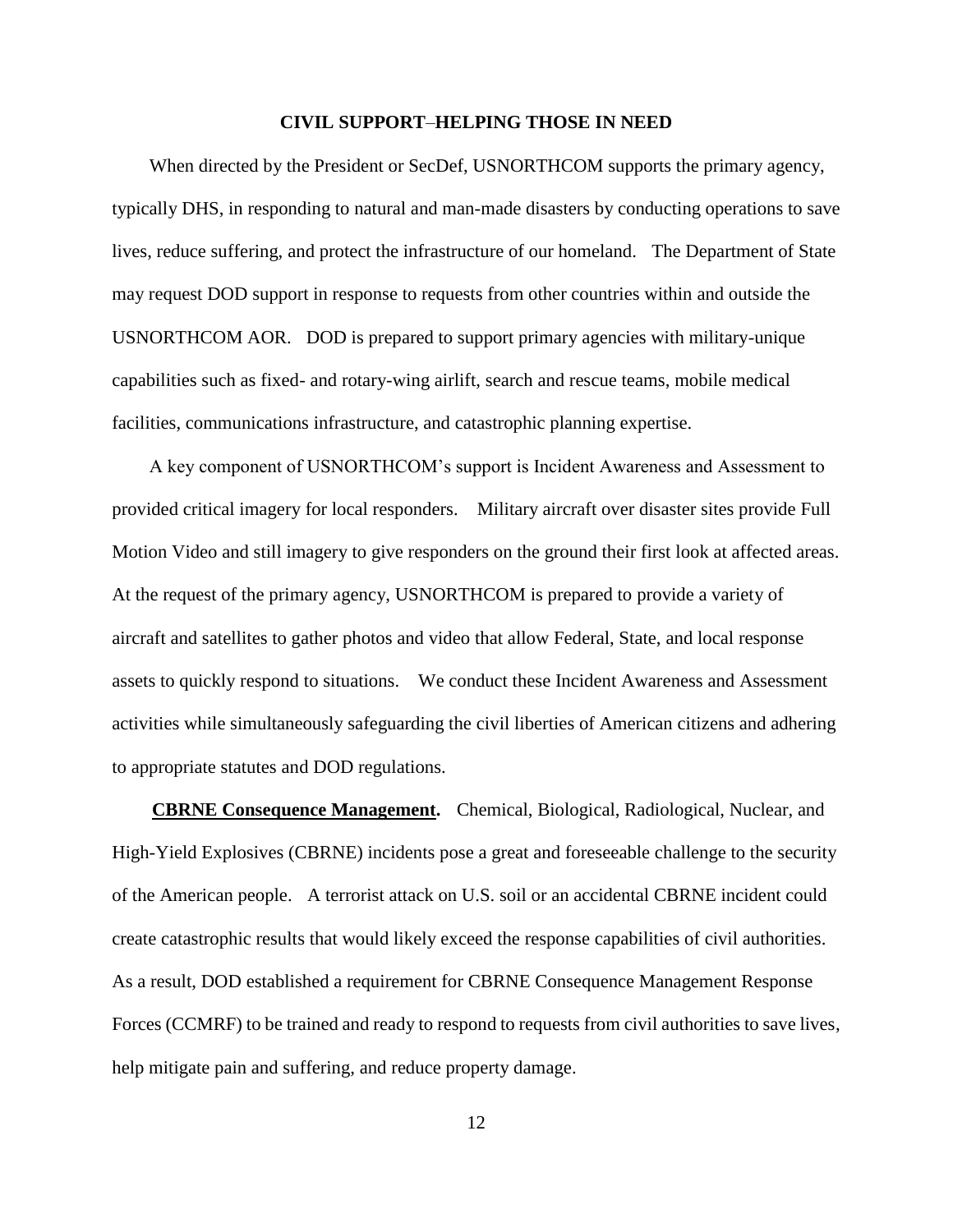A CCMRF is a brigade-sized task force that operates under the authority of Title 10 of the United States Code. CCMRFs are self-sustaining and may be tailored to any CBRNE event. A CCMRF is composed of Army, Air Force, Marine and Navy units with unique CBRNE training and equipment, as well as general purpose units trained to operate in a CBRNE environment. CCMRF capabilities include event assessment, robust command and control, comprehensive decontamination of personnel and equipment, hazardous material handling and disposal, medical support, air and land transportation, aerial evacuation, mortuary affairs, and general logistical support for extended operations. The CCMRF augments the consequence management efforts of State and local first responders, National Guard forces, and Federal agencies by providing complementary and unique capabilities when the effects of a CBRNE event exceed their capabilities.

 In November 2009, USNORTHCOM and Army North (ARNORTH), USNORTHCOM's Army Component Command, conducted the VIBRANT RESPONSE 10.1 Field Training Exercise (VR 10.1 FTX), the first full-scale, full-deployment exercise for a CCMRF, confirming the CCMRF's capability to deploy to and support a catastrophic CBRNE Consequence Management event from a standing alert status. VR 10.1 FTX involved a simulated Improvised Nuclear Device detonation at Muscatatuck Center for Complex Operations near Camp Atterbury, IN. This challenging scenario is one of the 15 National Planning Scenarios established as a common interagency baseline, and the exercise set the stage for CCMRF 10.1 to fulfill its assignment through the remainder of FY10.

 Joint Task Force Civil Support (JTF-CS), a USNORTHCOM subordinate command, plans and integrates DOD support to the designated primary agency for domestic CBRNE consequence management operations. When approved by the SecDef and directed by CDRUSNORTHCOM,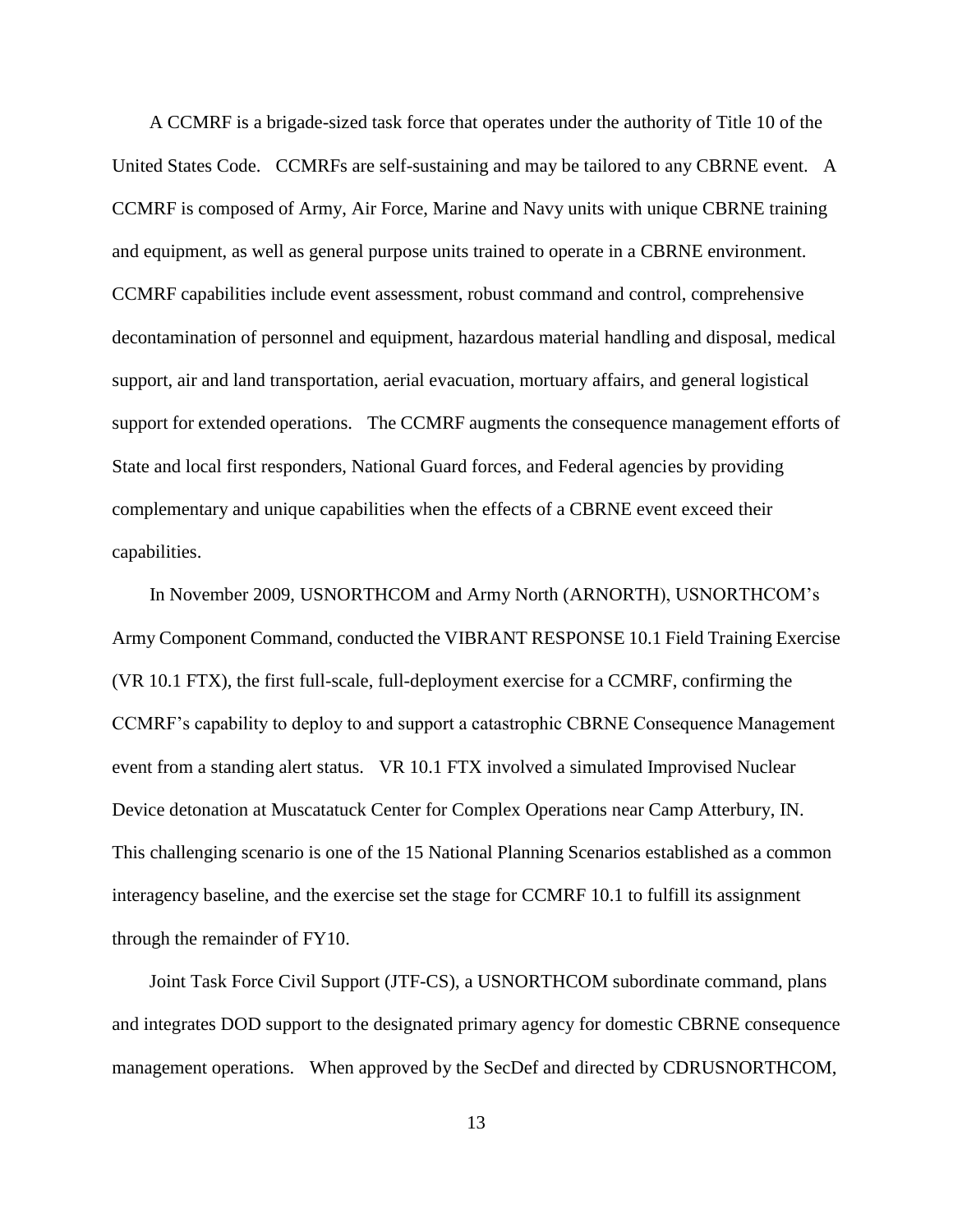JTF-CS deploys to the incident site and executes timely and effective command and control of designated DOD forces, providing support to civil authorities to save lives, prevent injury and provide temporary critical life support. Some typical JTF-CS tasks include incident site support, casualty medical assistance and treatment, displaced populace support, mortuary affairs support, logistics support, and air operations.

 The FY08 National Defense Authorization Act (NDAA), Section 1082, as amended by the FY10 NDAA, Section 1034, directed DOD to establish an advisory panel to carry out an assessment of the capabilities of DOD to provide support to U.S. civil authorities in the event of a CBRNE incident. This advisory panel was sworn in on 15 September 2009 and will submit their report with recommendations to Congress within 12 months. USNORTHCOM hosted the Advisory Panel's second meeting at our Headquarters on 23 November 2009 in closed session for classified command mission briefings and discussions. The Command will continue to engage with the Advisory Panel throughout its efforts and we look forward to assisting them in additional research and insight into the Department's CBRNE consequence management mission sets.

 **Response to Haiti Earthquake.** USNORTHCOM is supporting U.S. Southern Command's (USSOUTHCOM) response and support for Haiti Earthquake relief efforts. USNORTHCOM and our components contributed more than 170 people. Air operations experts from Air Forces Northern (AFNORTH), assisted USSOUTHCOM by transforming the 601st Air Mobility Division's Regional Air Movement Control Center into the Haiti Flight Operations Coordination Center to control the smooth flow of aircraft into Port-au-Prince Airport. AFNORTH's Emergency Preparedness Liaison Officers, Air Force Reserve officers assigned to respond to natural and man-made disasters in the United States, were onsite at facilities set up in the Southeast Region to support Haitian earthquake relief efforts. ARNORTH's Defense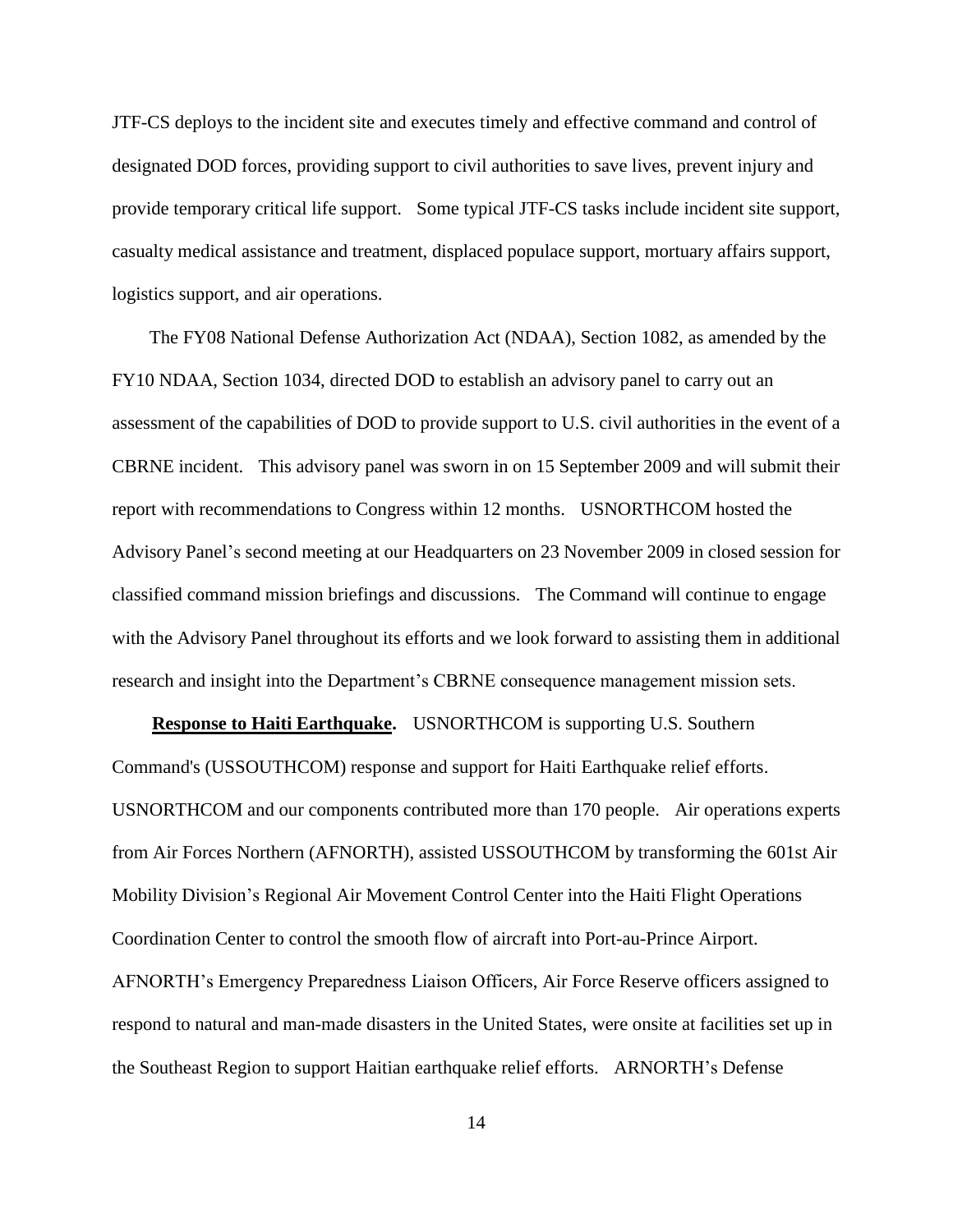Coordinating Officer/Element worked closely with Federal, State, tribal and local officials to determine which DOD capabilities can assist in mitigating the effects of the Haiti disaster.

 **Cyber Operations.** NORAD and USNORTHCOM continue to rely on data systems, the Internet, and networked commercial and military infrastructure to accomplish our missions. Cyber threats to these infrastructures include nation-state actors, terrorists, and criminal organizations, and are increasing in sophistication and occurrence. These cyber threats pose potentially grave damage to the ability of NORAD and USNORTHCOM to conduct aerospace, maritime, and homeland defense, as well as DSCA missions. Our dependence on critical information systems leaves us vulnerable to potentially pervasive and sustained cyber attacks from global actors.

 The Commands partner with U.S. Strategic Command (USSTRATCOM), the military Services, DOD Agencies, DHS, and other Federal agencies to share cyber threat and related information, reduce cyberspace vulnerabilities, and defend against information infrastructure attacks. Efforts such as the U.S. Government's plans to increase information sharing with the private sector, and its migration to trusted Internet connections for the government and military networks, will help promote situational awareness and reduce vulnerabilities.

 In 2009, USNORTHCOM, along with DHS, USSTRATCOM, and other mission partners, developed a plan tailored to provide rapid assistance to DHS and other Federal agencies for cyber-related events. This DOD cyber support would fall under our DSCA mission area and be provided in a similar fashion as hurricane relief, wildfire support, and responses to other national disasters. USNORTHCOM is also conducting an analysis of providing a cyber response under our homeland defense responsibilities.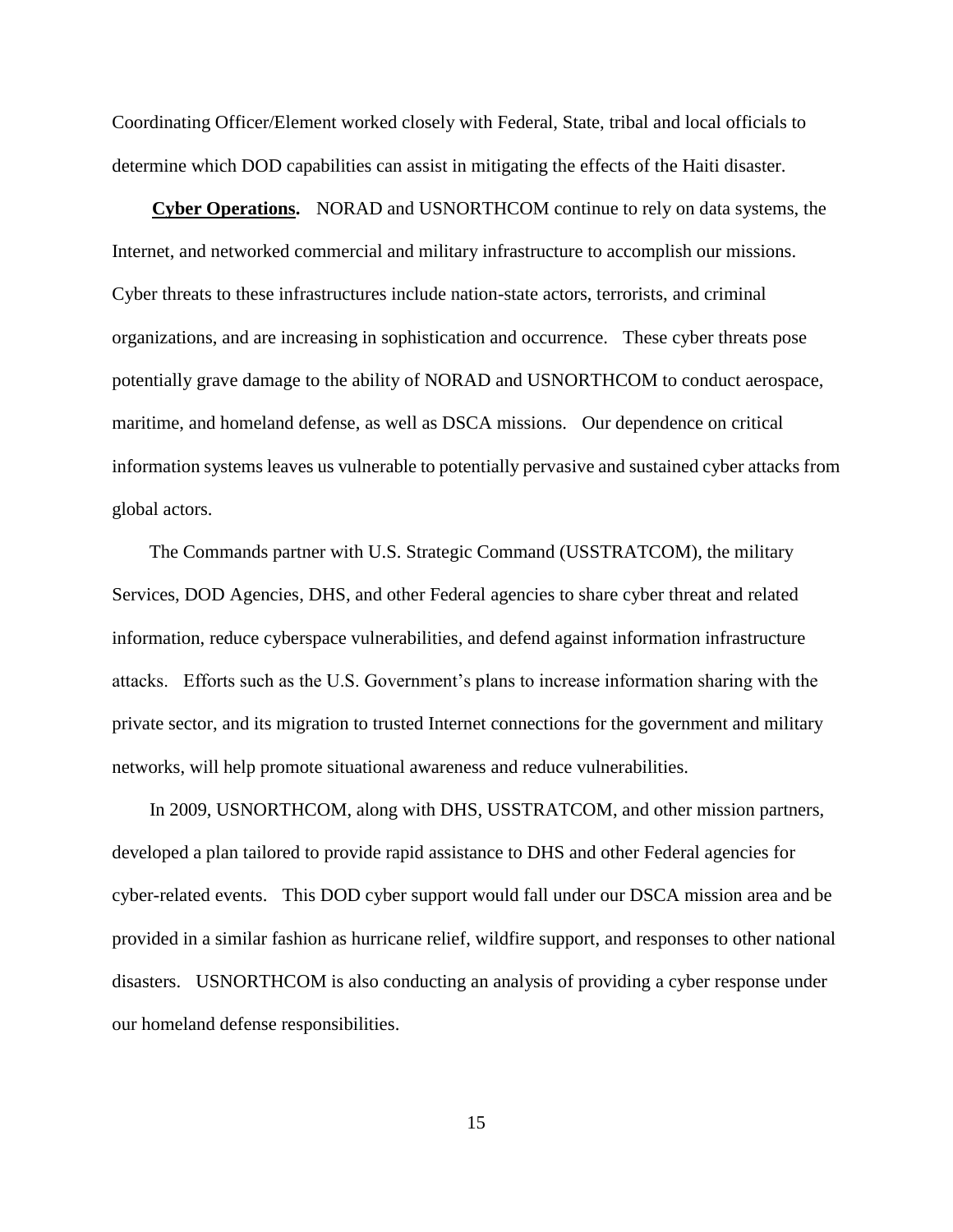**H1N1 Operations.** USNORTHCOM is executing Phase 1 of our Pandemic Influenza response plan. As part of our response, we identified five Regional Joint Task Force (RJTF) Headquarters. The RJTFs, along with USNORTHCOM subordinate commands, continue to prepare to assist the primary agency. To date, USNORTHCOM has not received any requests from the primary agency for DOD capabilities.

In addition, USNORTHCOM is the DOD lead for globally synchronizing military efforts to minimize contamination and prevent further spread of pandemic influenza. The DOD Global Synchronization Plan for Pandemic Influenza provides guidance to all the Geographic Combatant Commands, Functional Combatant Commands, Services and DOD Agencies to assist in development of regional plans addressing operations in a pandemic influenza environment. Our efforts are focused on ensuring our military remains combat ready while taking care of interagency actions to keep military families safe at home.

 **Support to the 2010 Vancouver Olympics.** The 2010 Winter Olympics began on 12 February 2010 in Vancouver, British Columbia. The Canadian Minister of Public Safety and Emergency Preparedness was charged with overall security for the Games and delegated the Royal Canadian Mounted Police (RCMP) as the lead agency for this task. At the same time, the Minister formally requested Canadian Department of National Defence assistance for the RCMP. As a result of this request, the Canadian Chief of Defence Staff, General Walter Natynczyk, tasked CDRNORAD with the aerospace warning, aerospace control, and maritime warning for this event.

**Inland Search and Rescue (SAR) Coordinator.** In addition to defending our freedom, our lives, and our territory, SAR is a priority mission for USNORTHCOM. On 4 November 2009, the SecDef designated CDRUSNORTHCOM as the U.S. Inland SAR Coordinator, which made USNORTHCOM responsible for civil SAR involving the inland portion of the 48 contiguous states.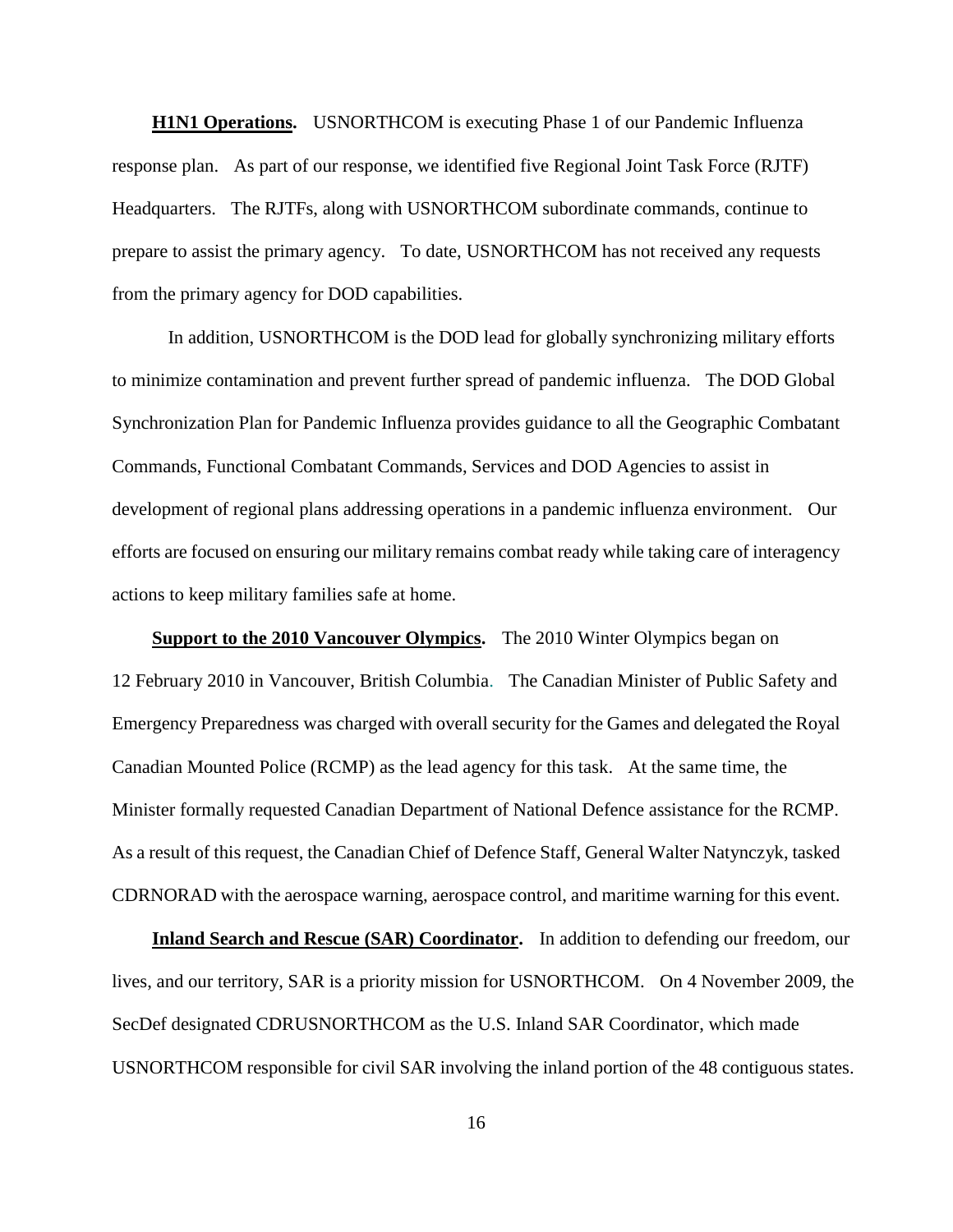USNORTHCOM stands ready to coordinate the full spectrum of SAR, from normal SAR, such as searching for a lost hiker, to responding to catastrophic incidents, such as a large-scale earthquake, through our Rescue Coordination Center (RCC). The RCC is our key node for inland SAR and is under the purview of USNORTHCOM's Service Component Command, AFNORTH. In addition, our Joint Personnel Recovery Center at Tyndall AFB, FL, allows us to have experts in place for routine SAR missions and to have those same experts at AFNORTH lead the way for a catastrophic incident SAR mission. The FY11 President's Budget request for recapitalization of the Air Force's current rotary-wing SAR capability supports the continued viability of our SAR mission. Full funding of this FY11 request keeps us on a path to continue providing SAR support to American citizens in those critical early hours of a crisis when aerial life support is a no-fail mission.

#### **SUPPORT TO LAW ENFORCEMENT AGENCIES**

**JTF-North Operations.** Joint Task Force North (JTF-North), a USNORTHCOM subordinate command, provides military support to Federal law enforcement agencies to assist in the identification and interdiction of transnational threats within and along the approaches to the United States. During FY09, JTF-North coordinated 61 missions in support of Federal law enforcement agencies. In accordance with DOD policy for supporting law enforcement counterdrug efforts, JTF-North employed joint air, ground, and maritime sensors along the nation's Southern and Northern borders and coasts; conducted detection and monitoring of suspected trafficking threats; provided for information and intelligence sharing among law enforcement agencies; supported Customs and Border Protection's (CBP) request for enhanced tactical infrastructure along the Southwest border; assisted with building planning capability within CBP; and provided Federal law enforcement with other support such as transportation,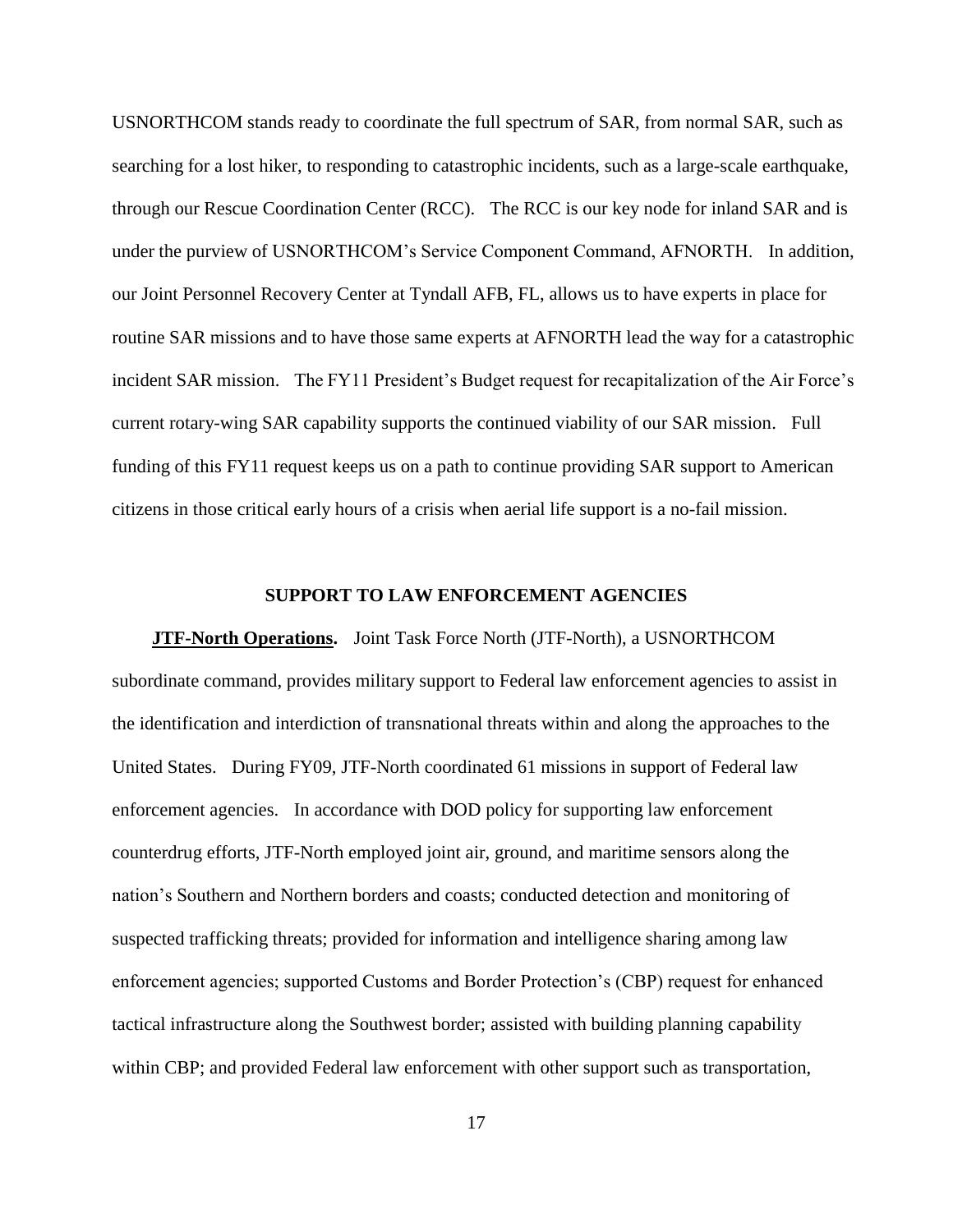tunnel detection capabilities, and basic military skills training.

 At the request of DHS Assistant Secretary Alan Bersin, JTF-North provided support to the Alliance to Combat Transnational Threats, a multi-agency operation, in the State of Arizona. JTF-North facilitated intelligence and operational planning, and provided sensor capabilities during execution of this intelligence-driven operation.

 Through JTF-North's missions and activities, USNORTHCOM continues to sustain important relationships with Federal law enforcement agencies in securing our nation's borders against drug traffickers and their associated activities. Robust collaboration exists today between JTF-North and operational-level leaders in CBP, Immigration and Customs Enforcement, Drug Enforcement Administration, and the FBI.

 **Counternarcotics (CN) Programs.** USNORTHCOM's CN Program is an integral part of the defense and security of our nation. We continue to build USNORTHCOM's capabilities and establish coordinated efforts supporting our partner agencies and partner nations to address the illicit narcotics trafficking threat to the homeland.

 USNORTHCOM's CN efforts support Law Enforcement Agencies through information collection, analysis, fusion, and sharing, as well as theater security cooperation and partnership programs. These efforts are closely coordinated among the USNORTHCOM staff and subordinate commands.

 In addition to our Southwest border, there are ongoing efforts with our Canadian partners along our 5,000 mile long Northern border. This U.S.-Canadian cooperation has uncovered and is addressing widespread illicit narcotics trafficking in our shared land, air, and sea domains that does not currently exhibit the level of violence as on our border with Mexico, but nevertheless remains a serious transnational threat to the United States. Illicit trafficking also poses a threat to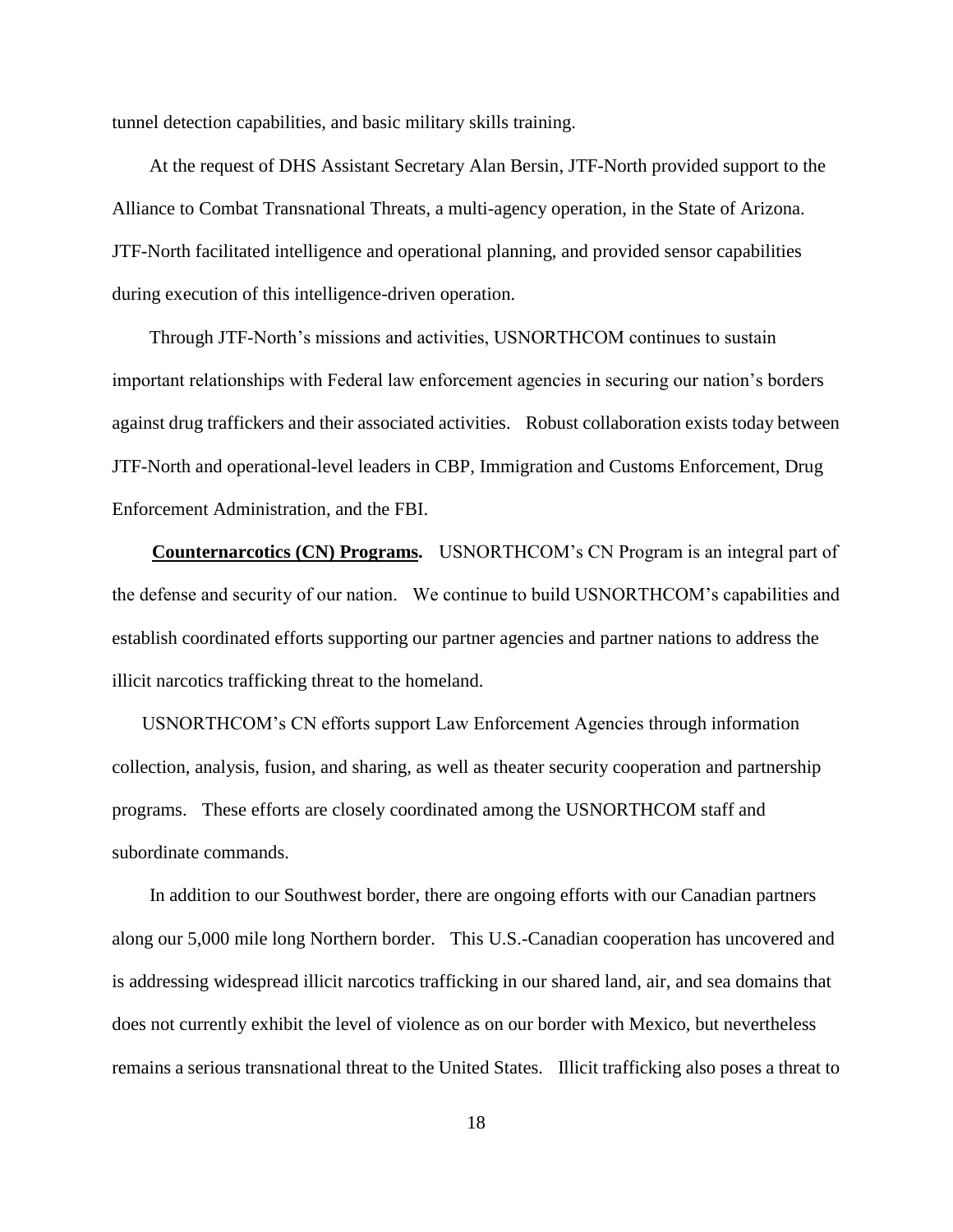The Bahamas, Virgin Islands and Puerto Rico, which are now in the USNORTHCOM AOR. Accordingly, we are exploring how to better coordinate CN efforts with USSOUTHCOM in this region.

 USNORTHCOM has also made tremendous strides in supporting national CN efforts by the Office of National Drug Control Policy (ONDCP) and the Interdiction Committee (TIC) as part of their coordination with DOD. TIC membership consists of 17 agencies and commands led by a chairman appointed by the ONDCP Director. TIC provides advice to ONDCP on activities and threats posed by all illicit drug trafficking that threatens the United States and its interests in the Western Hemisphere. USNORTHCOM is now represented quarterly as a TIC participant with JTF-North.

 **Counter-Tunnel Initiative**. USNORTHCOM is working with DHS, other Combatant Commands, and coalition partners to explore, map, and characterize illicit subterranean structures. Among these enhanced capabilities are seismic-acoustic and linear fiber-optic sensors, robotics, and other technologies. The U.S. Army Corps of Engineers, Engineer Research and Development Center, is the technical lead for this initiative and continues to work in support of multiple Combatant Commands to solve this difficult problem. Within the past year, DOD support has resulted in the preemptive interdiction of two unfinished tunnels on the Southwest border. The Southwest border is a perfect test-bed for this capability. Results of this initiative benefit all Combatant Commands and help our interagency partners in their border security mission.

#### **THE NATIONAL GUARD AND RESERVES**–**OUR PARTNERS**

National Guard and Reserve forces are critical to USNORTHCOM's ability to carry out our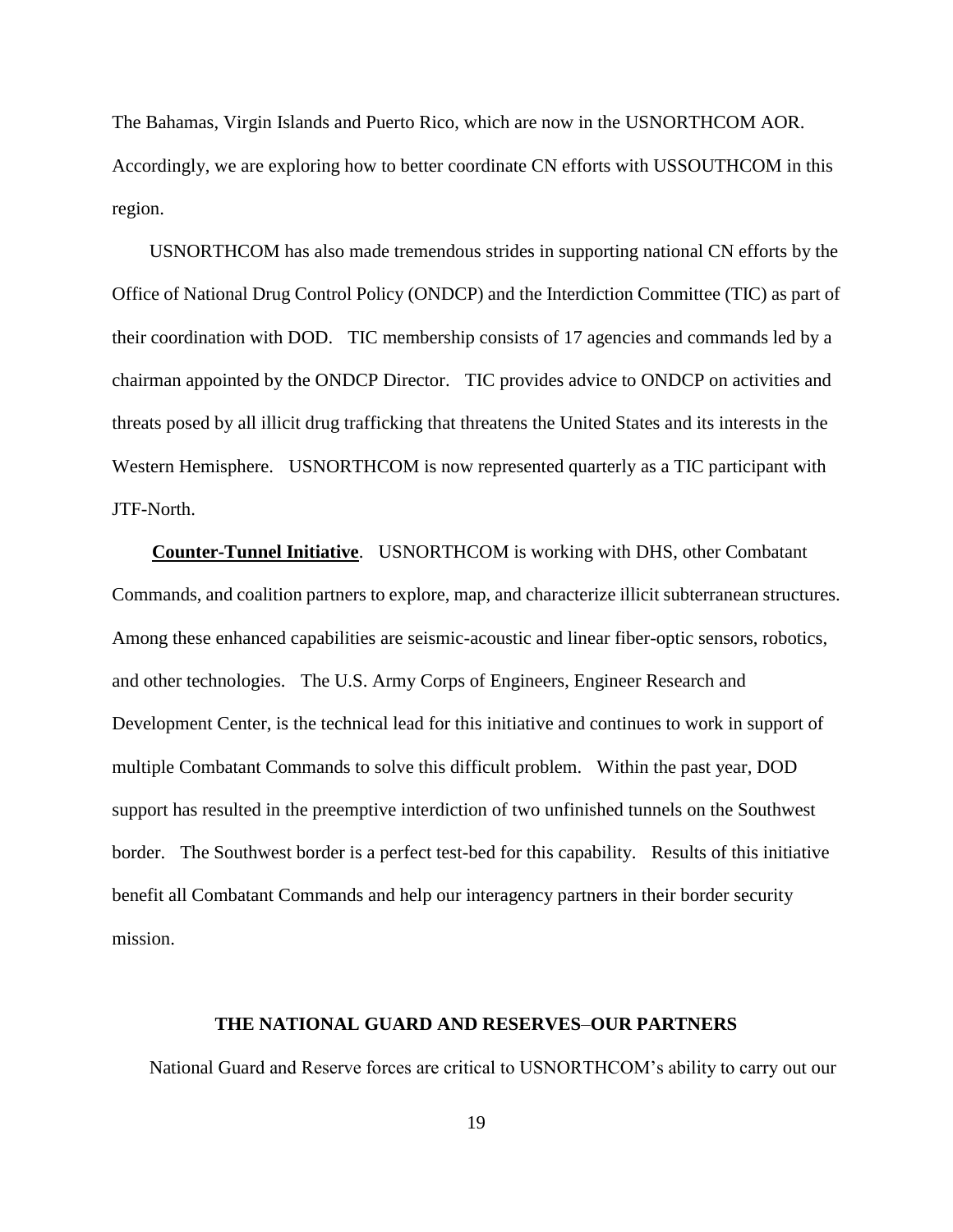assigned homeland defense and civil support missions. As such, USNORTHCOM advocates for National Guard and Reserve capabilities in support of the Command's mission. In each of our annual Integrated Priority List and Program Objective Memorandum submissions to the DOD, we advocate for and support resolution of National Guard and Reserve capability concerns. We further advocate for changes to DOD policies that allow for more collaborative planning to ensure proper resourcing for National Guard and Reserve units' equipment, personnel and training for civil support operations. We also advocate for and support key issues such as equipment modernization in the Weapons of Mass Destruction Civil Support Teams.

 We recognize the National Guard as a fundamental partner in the Total Force and essential to the security and defense of our nation. The Air National Guard provides the bulk of NORAD's operational force for Air Sovereignty Alert missions, and is developing additional capabilities in support of domestic requirements. The Army National Guard provides all of the manning at our Ground-Based Interceptor sites in support of missile defense requirements. Additionally, the Army National Guard provides the bulk of personnel for ground-based air defense capabilities protecting the National Capital Region.

 The National Guard has made a significant investment in personnel assigned to USNORTHCOM. In fact, USNORTHCOM has the largest concentration of Title 10 National Guard officers in a joint organization outside of the National Guard Bureau. There are over 50 full-time National Guard authorizations in USNORTHCOM HQ; however, only 39 of those positions are filled. In addition, Guard general officers serve in nominative positions as my USNORTHCOM Deputy Commander, Director of Operations, and one Deputy Director of Plans and Policy. Our ongoing partnerships with the National Guard have increased our ability to coordinate and integrate joint and interagency operations. While we still have work to do, I am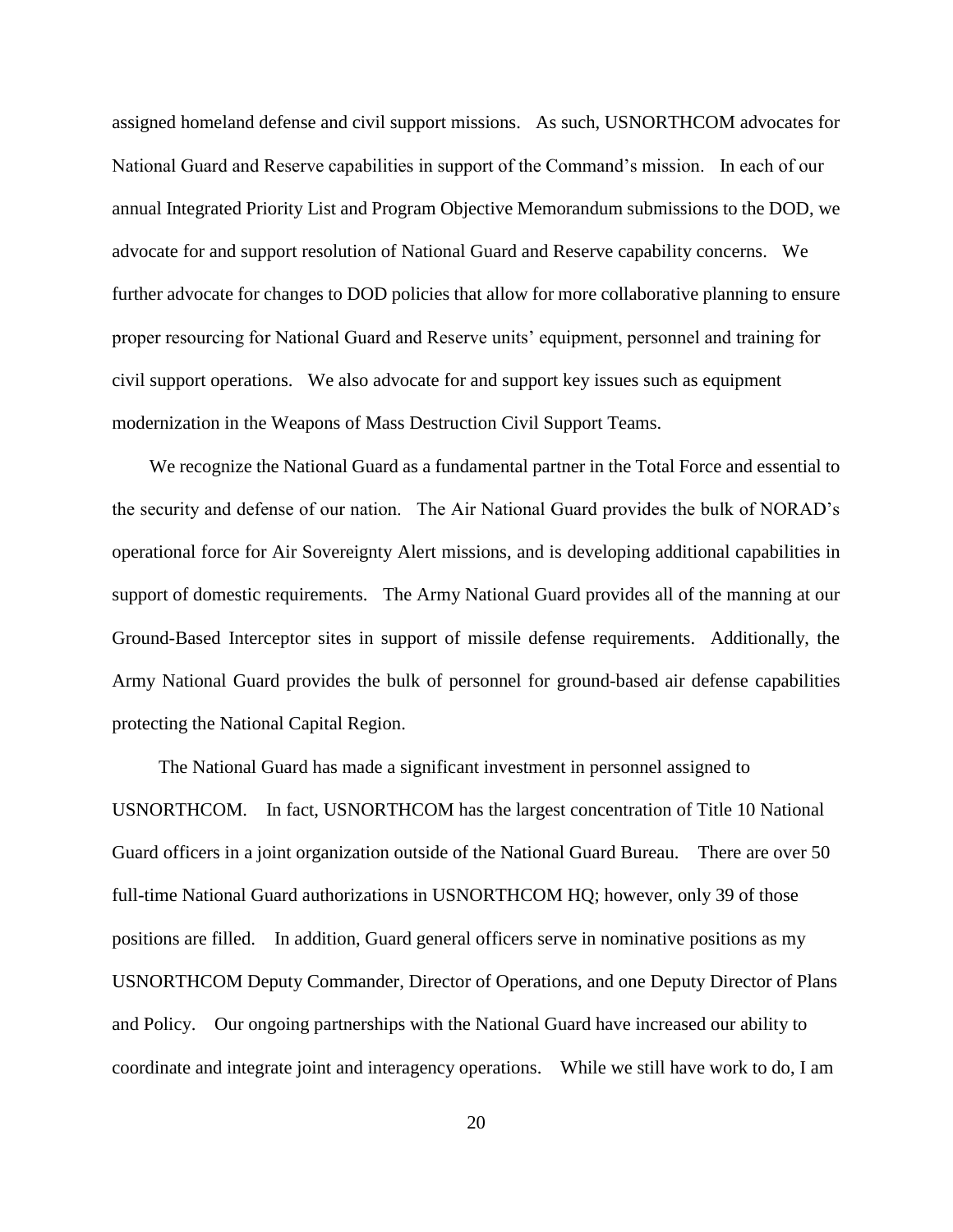pleased to report our collaboration with the National Guard has never been better, and the experience gained by Guard members serving throughout USNORTHCOM ensures we have a strong foundation for enhancing this relationship as these servicemembers progress through their careers.

#### **PLANS**–**THE CORNERSTONE OF OUR SUCCESS**

 USNORTHCOM's homeland defense and civil support plans are vital to our Nation's ability to deter, detect and defeat threats to our security, and assist civil authorities when called upon by the President or SecDef. Our plans are modified as threats, observations, and lessons learned from exercises and real-world operations dictate.

 On 2 November 2009, the SecDef established a Civil Support Plan category of DOD plans that may be shared with State, local, tribal, and other Federal authorities that play a mission-critical role in the development, review or execution of the plans. This Civil Support plan category of DOD plans contains seven USNORTHCOM plans.

 The USNORTHCOM Theater Campaign Plan provides the framework for all of our planning efforts and is the primary means by which we synchronize day-to-day operations for homeland defense, civil support, and theater security cooperation activities. The operations and activities outlined in the campaign plan place strong emphasis on anticipating threats, improving our homeland defense and civil support capabilities, and strengthening relationships with our mission partners, at home and in the North American region. We continually assess the campaign plan to evaluate our progress toward achieving the long-term goals and objectives outlined in national and DOD strategies.

21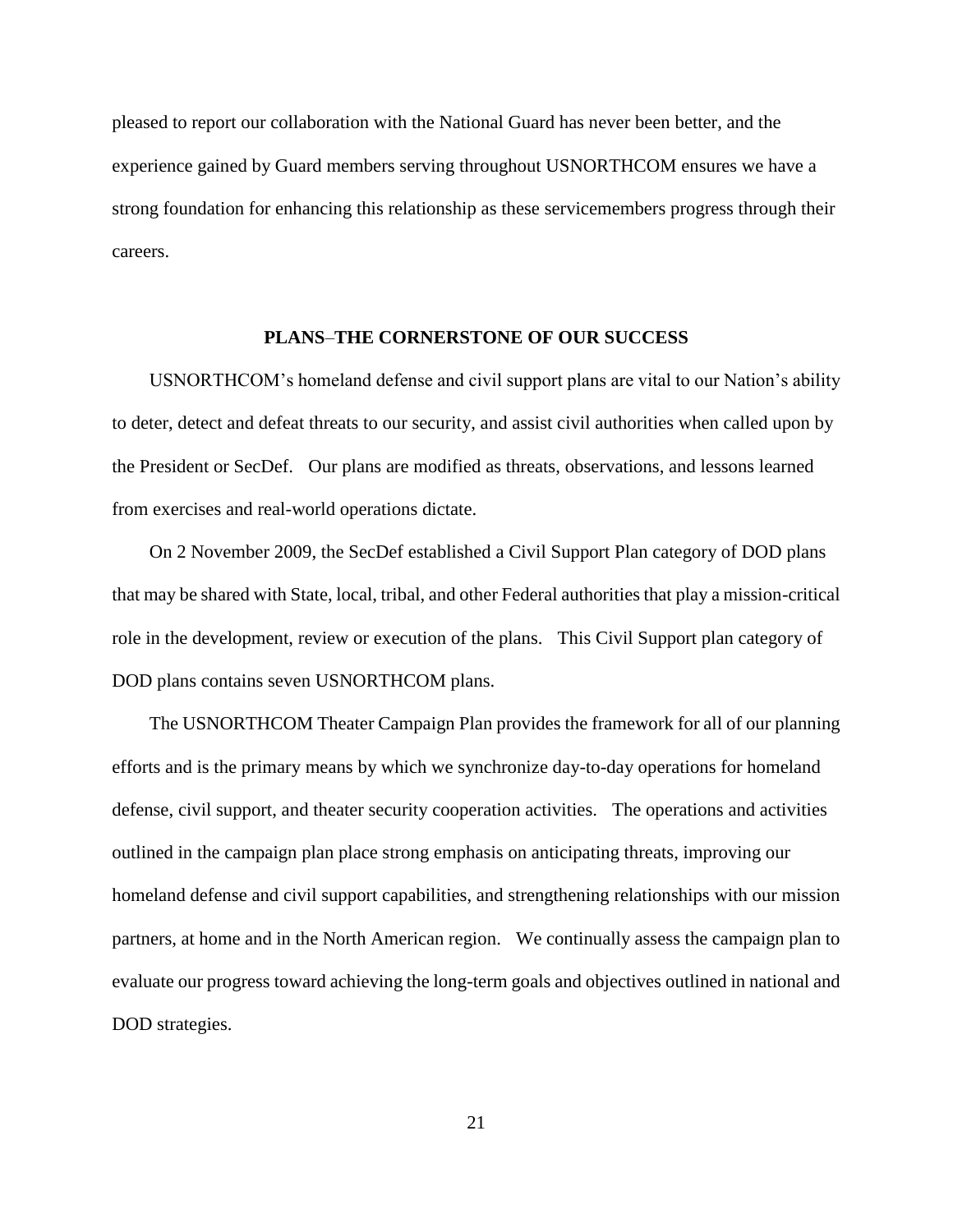#### **THEATER SECURITY COOPERATION**

 Our top theater security cooperation priority is to build the capacity of allies and partners to help create an environment in North America that is inhospitable to terrorism. USNORTHCOM's long-range vision focuses on establishing a comprehensive defense architecture where the United States works with its international partners to deter, prevent, and if necessary, defeat mutual threats. To achieve this, we plan, execute, and assess theater security cooperation programs, events, and activities with The Bahamas, Canada, and Mexico to support national and Command goals and objectives. This requires us to direct theater security cooperation activities toward improving partner-nation defense capacities, using a capacities-based planning approach, to promote regional cooperation and enhanced interoperability.

 The focus for our efforts is on building partner capacities with The Bahamas and Mexico and on enhancing coordination and interoperability with Canada. Our goal is to strengthen homeland defense through mutually beneficial partnerships in the AOR that counter terrorism, trafficking of WMD and illicit narcotics and other transnational and irregular threats and their consequences, while contributing to national security objectives.

 We have worked over the past year with the Department of State, U.S. Agency for International Development, the U.S. Geological Survey, FEMA and the Environmental Protection Agency to strengthen those relationships to further North American security and prosperity. Recent, ongoing, and planned initiatives include building relationships and capabilities and creating enduring partnerships that result in enhanced safety and security along our common borders and within the region. Activities have focused on developing and improving procedures to prepare for and respond to potentially catastrophic events such as pandemic influenza outbreak,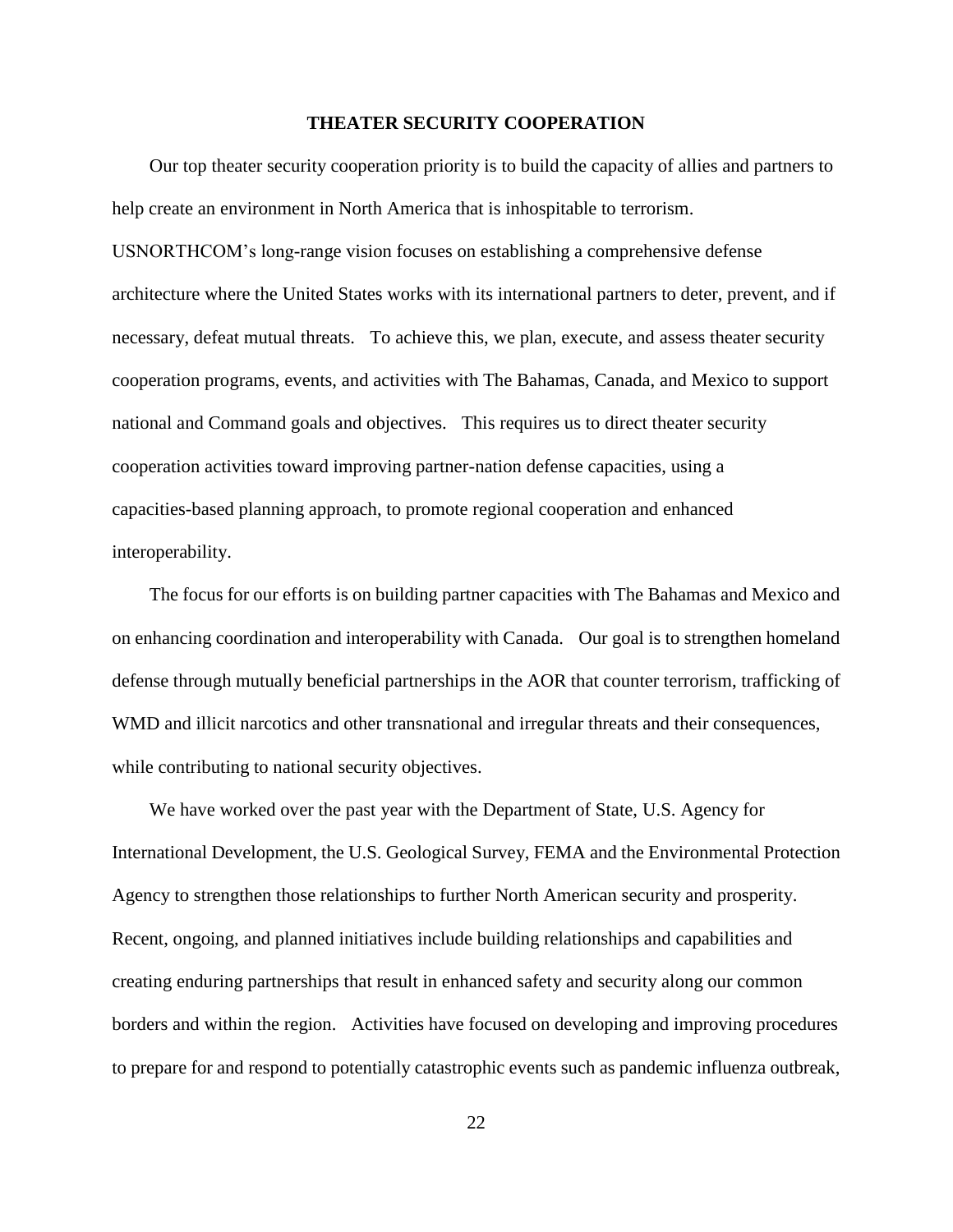mass exposure to dangerous chemicals and/or materials, and natural and/or man-made disasters.

 **Canada.** The relationship among NORAD, USNORTHCOM and Canada Command is a tremendous example of the strong and mutually beneficial military-to-military ties between our nations. I reported last year that we had signed the Canada-United States Civil Assistance Plan, which is the framework for forces from one nation providing support to forces of the other nation for timely, effective, and efficient support to their respective civil authorities. We used the Civil Assistance Plan in our deliberate planning process, as the U.S. Government responded to requests from the Government of Canada for USNORTHCOM support to Canada Command when they supported Royal Canadian Mounted Police security efforts for the 2010 Olympic Games in Vancouver.

 NORAD and USNORTHCOM continue to develop our relationships with Canada Command. This past year, we concluded a comprehensive Tri Command Study that examined future roles, missions and relationships to increase North American defense and security while enhancing the valued relationship between Canada and the United States. The Tri Command Study identified several initiatives to further integrate and synchronize our operations and created a Framework for Enhanced Military Cooperation among NORAD, USNORTHCOM, and Canada Command that highlights fundamental relationships and underscores individual command responsibilities for mutual support and cooperation.

**Mexico.** USNORTHCOM leads Theater Security Cooperation and Building Partnership activities with Mexico to promote specific U.S. security interests and support the development of Mexican military capabilities for self-defense and coordinated operations. Our military-to-military relationship with Mexico is growing stronger, with full respect for Mexican sovereignty and a shared responsibility for countering the transnational illicit trafficking activity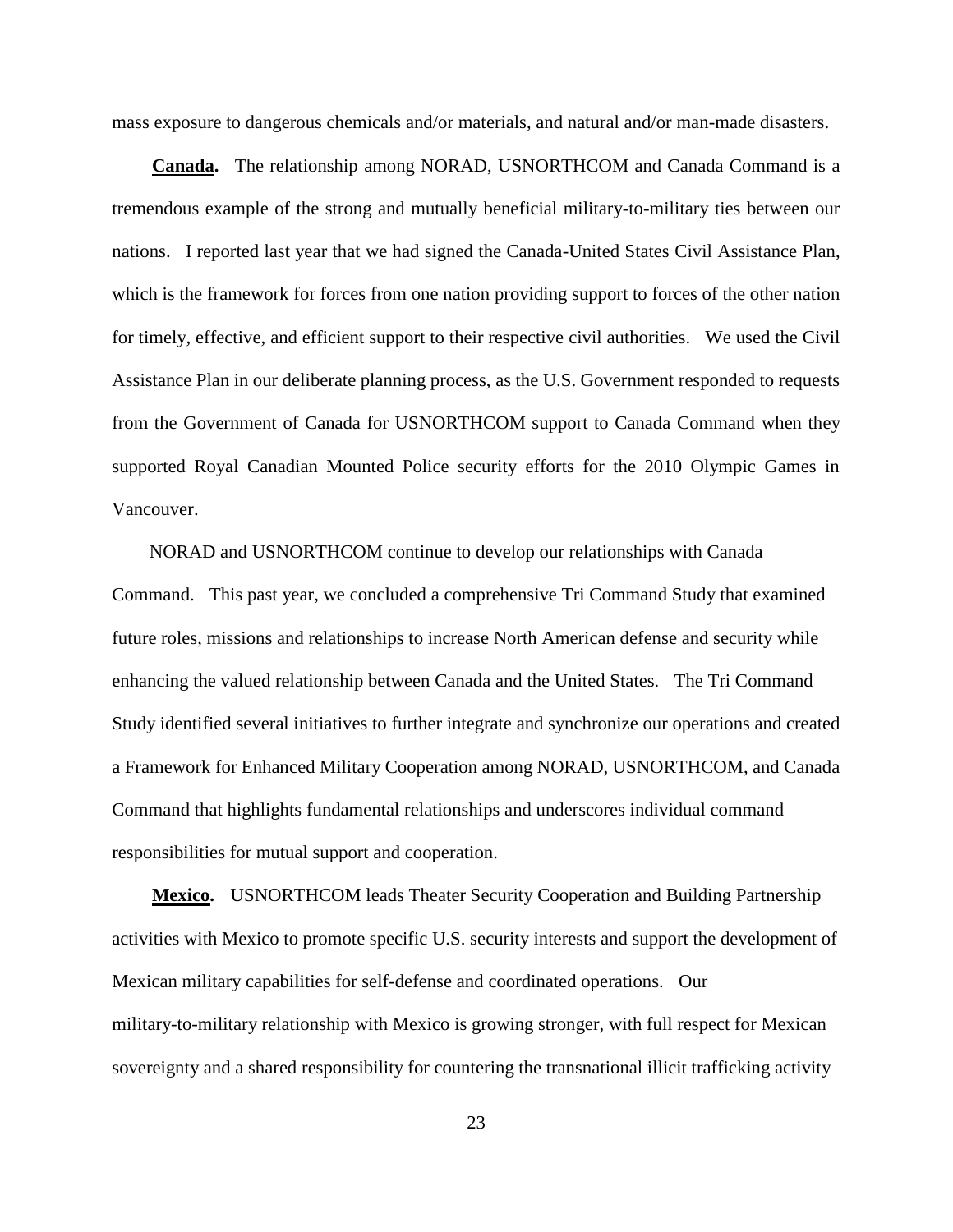affecting our nations.

 As one essential element of the U.S. whole-of-government approach, USNORTHCOM's most significant contribution is in strengthening the operational capacity of the Mexican Army, Air Force, and Navy. Our engagement goes beyond providing hardware and the associated training; it also focuses on developing the ability to analyze and share the information that will allow the Mexican military to conduct operations against the drug trafficking organizations to systematically dismantle them. We are committed to a long-term military partnership with Mexico that is beneficial to both nations.

 USNORTHCOM works in partnership with the Mexican military to support its efforts to increase capacities and execute its current strategy to counter Mexico's security threats. The level of communication, interchange, cooperation, and training exchanges between U.S. and Mexican armed forces has increased dramatically over the last two years and represents a historic opportunity for long-term strategic improvement of the U.S.-Mexico security partnership.

 Through our Theater Security Cooperation Plan and activities, USNORTHCOM plays a significant role in supporting the Mexican military and improving the security situation in Mexico through the execution of the following programs:

• The Mérida Initiative: \$415.5 million appropriated in FY08 and FY09 Foreign Military Financing funds to purchase aircraft (up to eight Bell 412 helicopters, up to five Sikorsky UH-60M helicopters and up to four CASA aircraft) to improve the Mexican military's ability to deploy rapid-reaction forces quickly in support of police operations against drug cartels, and to conduct maritime surveillance in an effort to deny the use of the eastern Pacific and western Caribbean to transnational criminal organizations, including drug traffickers and potential terrorists. In addition, funding will procure ion scanners to help detect illicit drugs.

24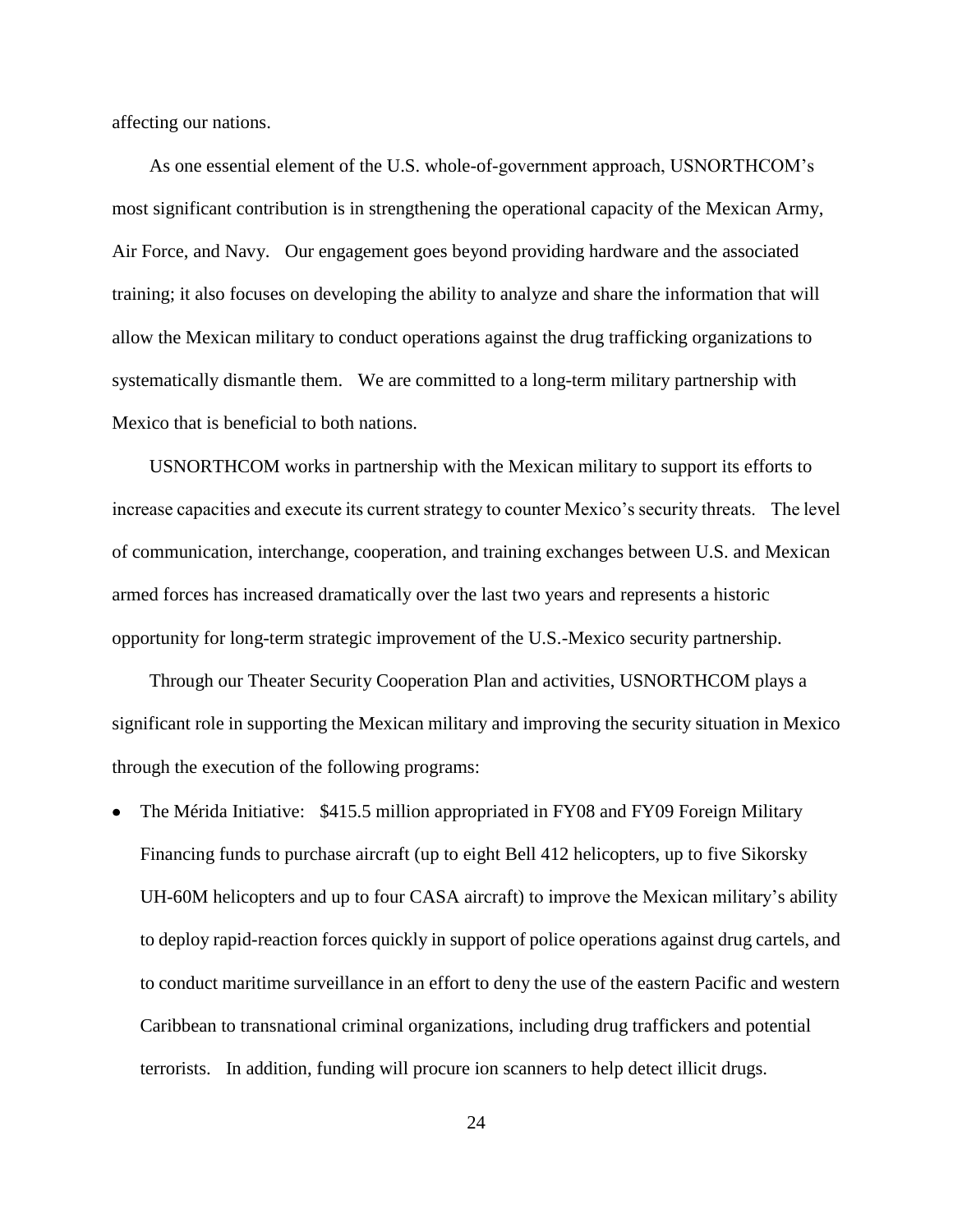USNORTHCOM's actions are in coordination with efforts to build up the capabilities of Mexico's civilian law enforcement entities by the U.S. Department of State and other agencies.

- Section 1206 assistance: \$14.0 million for equipment such as Night Vision Goggles, Rigid-Hull Inflatable Boats, personal protective equipment, digital media forensics, tactical communications equipment, and specialized training.
- Section 1004 counterdrug support: \$18.0 million for pilot training, specialized skills training, and intelligence training.
- Overseas Humanitarian Disaster Assistance and Civic Aid: \$3.0 million in FYs 08-10 for hazardous materials response, flood early warning and emergency management training.
- Facilitated training support in the areas of Night Vision Goggle maintenance, Explosive Ordnance Disposal/Hazardous Material team training, and Aviation Training. Additionally, our service components are actively engaged with their Mexican counterparts in subject matter exchanges and sharing lessons learned from our experiences in the areas of civil-military relations and urban operations.

 I have engaged with senior officers in the Mexican armed forces over the past few months who have expressed an interest in more detailed discussion and training in the areas of military justice and operational law (and inherent human rights issues) and administrative law. As a result, we are developing Subject Matter Expert Exchange and Mobile Training Team events (in conjunction with the Defense Institute for International Legal Studies) in order to enhance respect for the rule of law and human rights within the Mexican armed forces. For example, USNORTHCOM attorneys and attorneys from the Mexican armed forces have already participated in conferences designed to develop curricula for the professional development of military attorneys. Additionally, senior attorneys from the Mexican armed forces have visited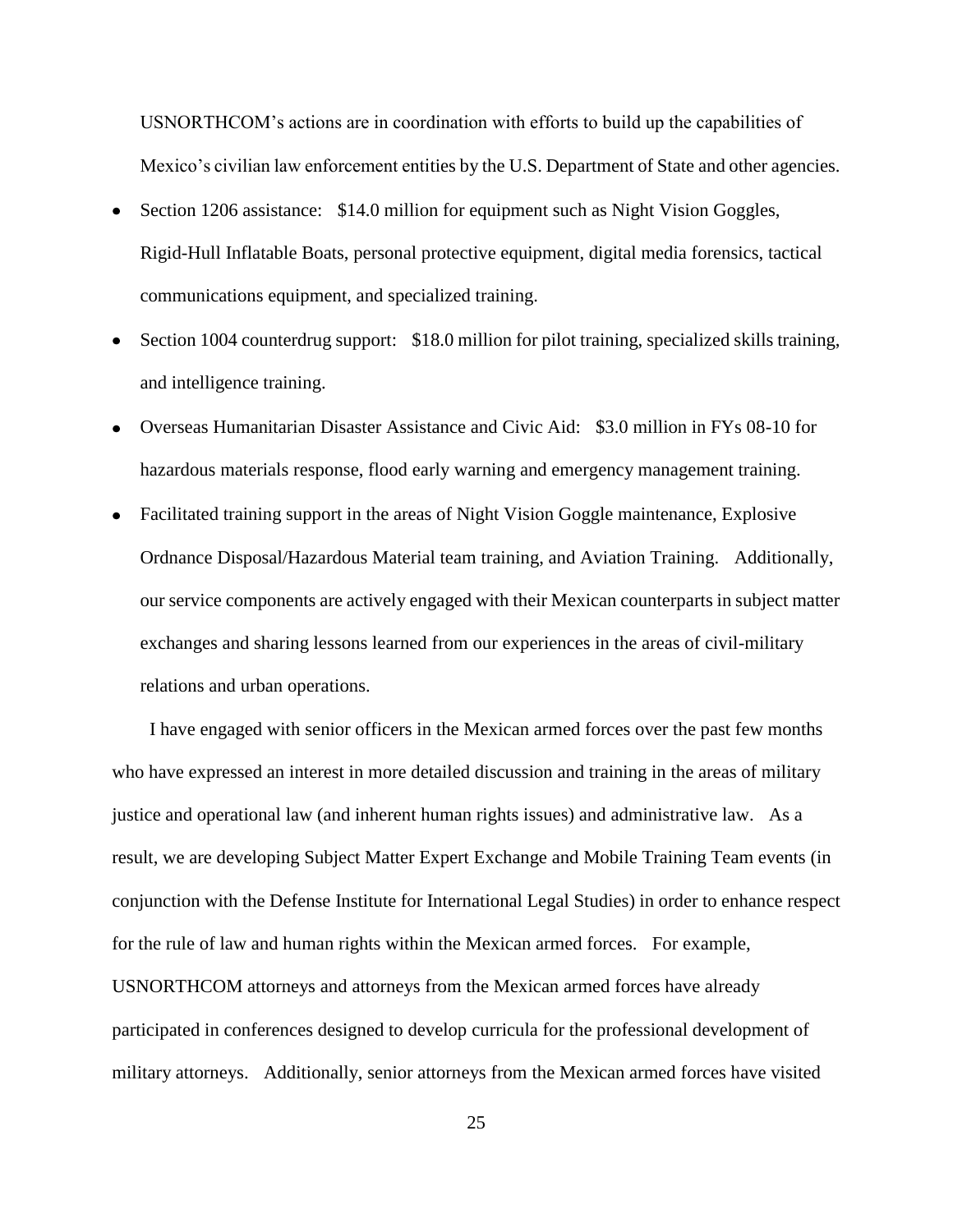various U.S. military entities to get a first-hand view of how the U.S. military is organized and trained for the administration of military justice and for conducting operations in compliance with domestic and international law.

USNORTHCOM continues to support the Department of State's "Beyond Mérida Initiative." USNORTHCOM has partnered with the Mexican military in support of disrupting the capacity of organized crime to operate and institutionalizing capacity to sustain the rule of law, thus helping to build strong and resilient communities on both sides of the border.

We will continue to work proactively with our mission partners and with the Mexican military to achieve the joint goals of the United States and the Government of Mexico. It is important to recognize that while we are currently working with Mexico to develop and strengthen its military's capability to defeat the drug trafficking organizations, our long-term goal is to establish an enduring relationship—built upon trust and confidence—so that we can cooperate in the future on other mutual security issues.

 **The Bahamas.** On 17 December 2008, Theater Security Cooperation responsibility for The Bahamas was transferred from USSOUTHCOM to USNORTHCOM. This Unified Command Plan transfer enhances our homeland defense mission through our partnership with the Royal Bahamas Defence Force (RBDF), and strengthens our civil support missions with Puerto Rico and the U.S. Virgin Islands. This past year, my staff coordinated closely with USSOUTHCOM and RBDF staffs to ensure smooth planning and execution of this shift in mission and responsibilities. We have developed a comprehensive Bahamas engagement plan as part of our Theater Campaign Plan that will enhance the U.S.–Bahamian relationship and integrate The Bahamas as a participant in the President's Caribbean Basin Security Initiative.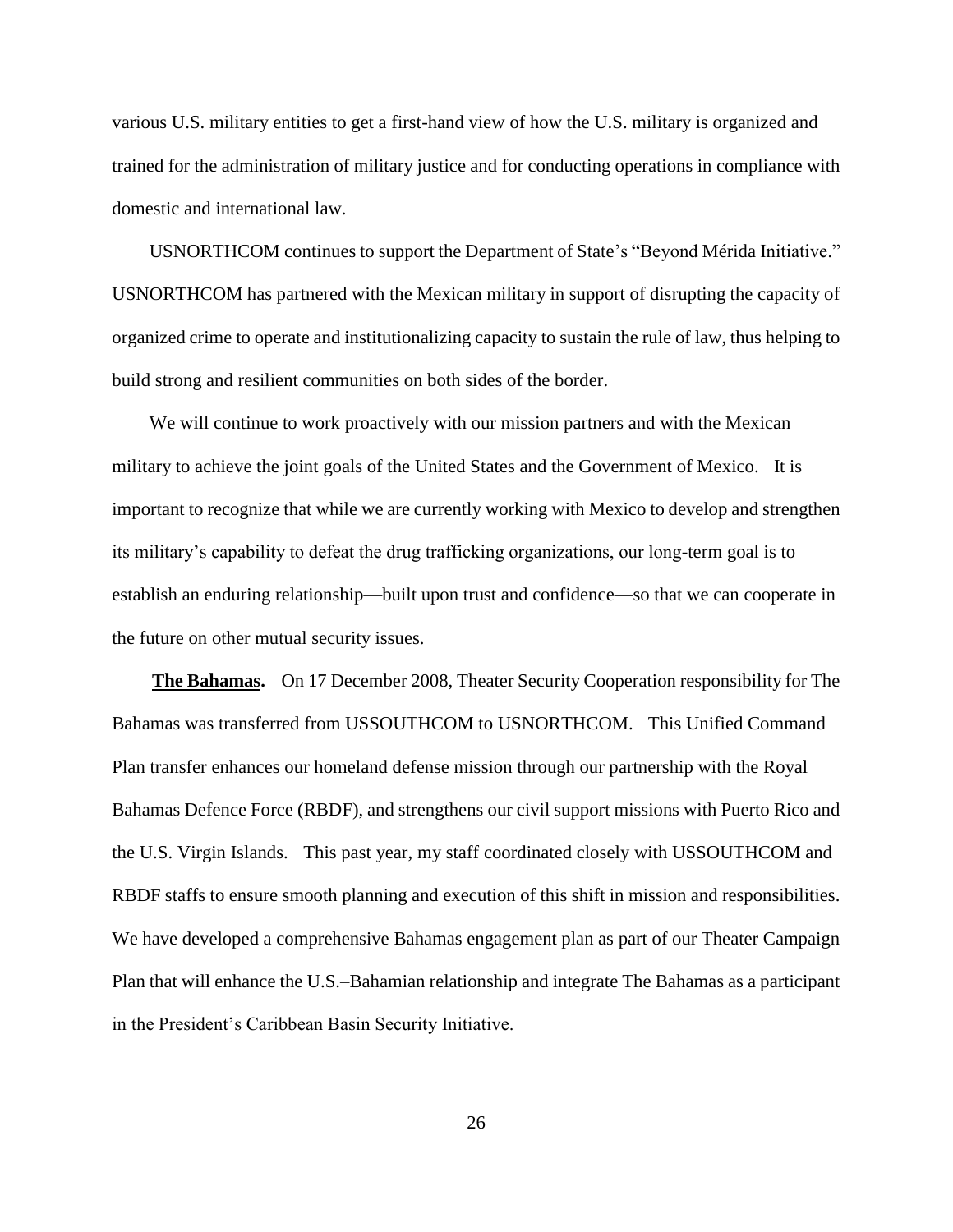**Western Hemisphere Institute for Security Cooperation (WHINSEC).** USNORTHCOM representatives participated in the WHINSEC Board of Visitors in June and December of 2009. We worked closely with the WHINSEC staff to ensure their curriculum is fully compliant with U.S. Code and supportive of human rights. I have tasked WHINSEC to provide human rights training to the Mexican armed forces in the upcoming months; however, I continue to believe that open disclosure of the names of all WHINSEC graduates intrudes upon students' privacy and, more importantly, would assist drug trafficking organizations or terrorist groups to target the best and the brightest graduates from Latin America.

#### **INTEROPERABLE COMMUNICATIONS**

 For mission success, our communications activities are focused on ensuring DOD interoperability with our DHS, State and local partners to rapidly and effectively share information to ensure a prompt, coordinated response in the aftermath of a disaster.

 In partnership with the Defense Information Systems Agency, each year we sponsor the VITAL CONNECTION Communications Exercise (VCCE), which provides a realistic, controlled environment for DOD and its partners to train and collaborate on communications systems and capabilities that facilitate effective and efficient interoperability.

 In 2009, there were four venues where DOD, State, and local first responders developed and refined their techniques and procedures to improve interoperability in the event of a natural disaster or national emergency.

 USNORTHCOM continues to partner with FEMA and the National Guard in the employment of Deployable Cellular-Based Suites, which include cellular towers, satellite communications connectivity, Land Mobile Radio interfaces, and ancillary devices to improve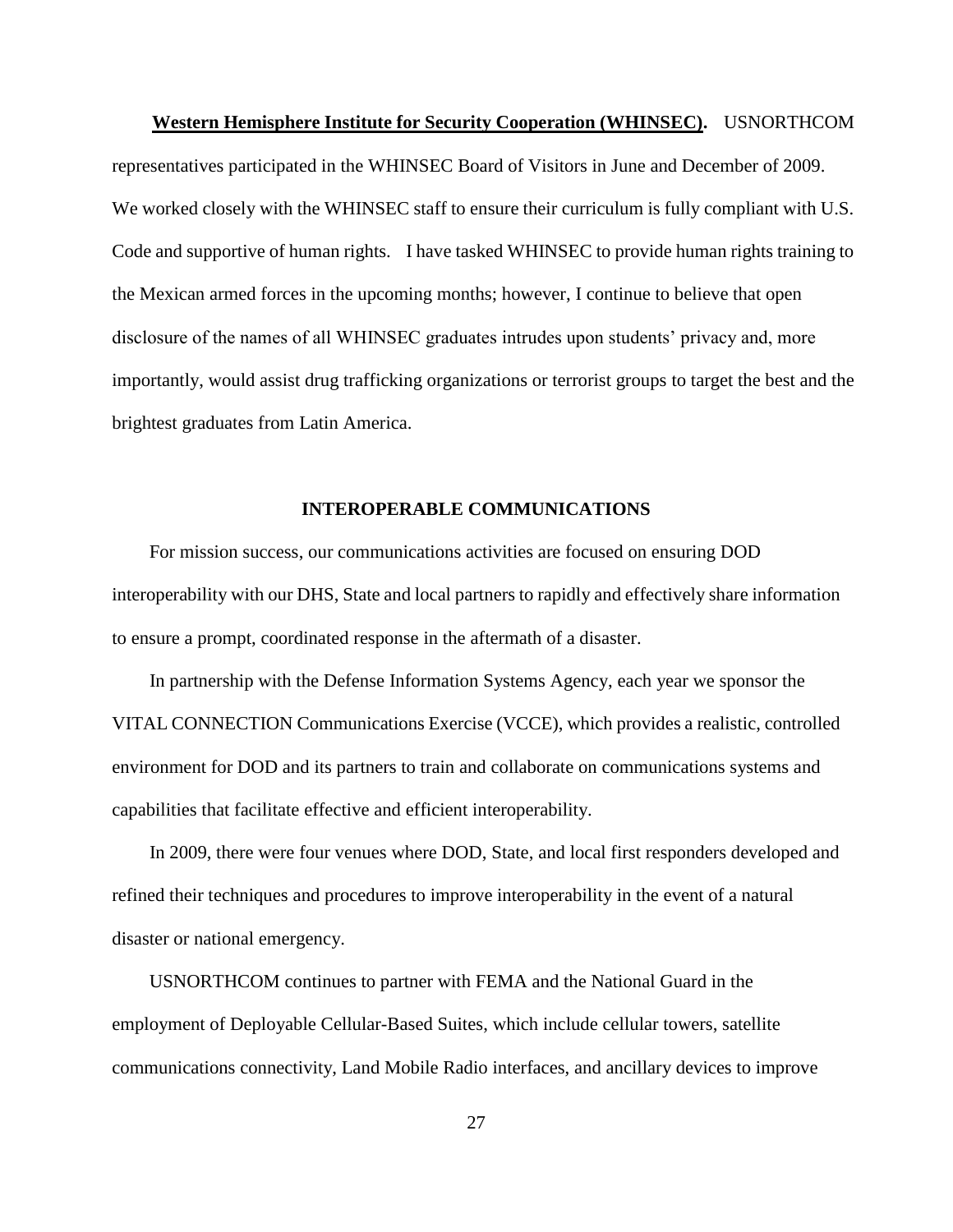interoperability and service to emergency responders. USNORTHCOM procured four additional Incident Awareness and Assessment/Full Motion Video communications suites through the Combatant Commander Initiative Program that are positioned within AFNORTH Headquarters and Air Combat Command Communication Squadrons to provide enhanced Incident Awareness and Assessment/Full Motion Video capabilities to incident commanders. These suites provide additional capability to enhance situational awareness during disasters and emergency events for both incident on-scene commanders and our national leadership.

#### **EXERCISES, TRAINING AND EDUCATION**

 NORAD and USNORTHCOM continue to derive exceptional training value from our participation in the National Exercise Program (NEP). In 2009, we participated in each of the Tier I and Tier II NEP exercises, including the National Level Exercise in July that represented the capstone event for the first-ever New Administration Transition Training program.

 Our own two major exercises, ARDENT SENTRY 09 (AS 09) in June 2009 and VIGILANT SHIELD 10 (VS 10) in November 2009, represented extraordinary training opportunities with scores of Federal, State, local, tribal, non-government organizations, private sector, and multi-national partners.

 In AS 09, we ran agro-terror and other asymmetric exercise incidents in Iowa and three surrounding States, a Deployable Homeland Air and Cruise Missile Defense scenario off the coast of Oregon, and a nuclear weapon accident/incident vignette in Wyoming, all while simulating loss of the use of our primary operations facility and having to move to an alternate location.

 In VS 10, we linked to the main Canadian exercises supporting preparation for the 2010 Vancouver Winter Olympics (including how we would provide civil support if requested), and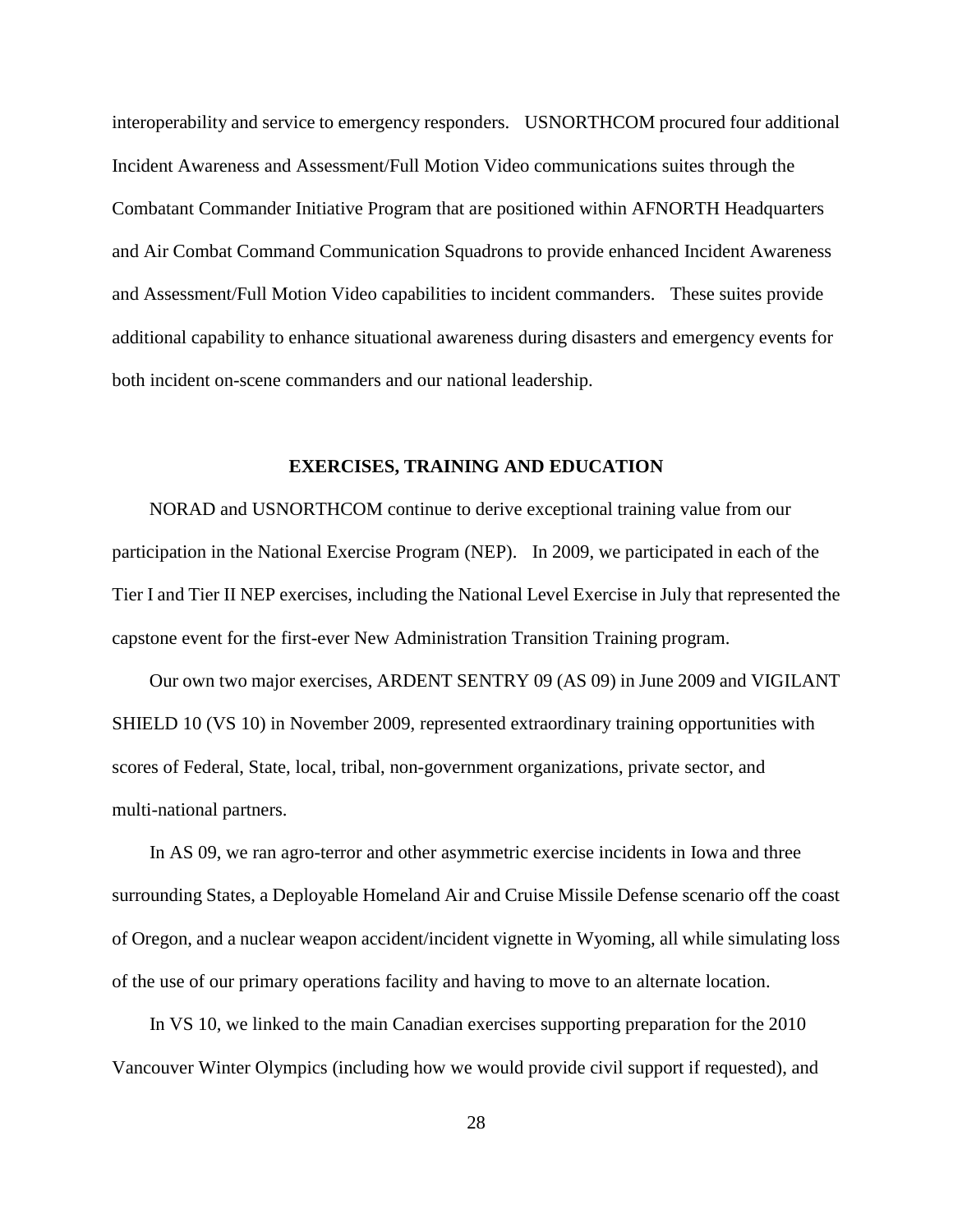simultaneously conducted an earthquake exercise in upstate New York. Each of these major exercises was linked to a VIGILANT GUARD exercise, the series we conduct in support of State National Guard Headquarters and Joint Task Forces.

 In 2010, we will again participate in the National Level Exercise, and ARDENT SENTRY 10 will further exercise our civil support mission. We will also practice our homeland defense missions in VIGILANT SHIELD 11, linked to USSTRATCOM's exercise GLOBAL THUNDER 11. We are also continuing a series of Pandemic Influenza exercises in preparation for future DOD-wide and U.S. Government-wide Pandemic Influenza exercises.

 All in all, we annually conduct or participate in approximately 50 exercises of varying type, length, and complexity, to maintain our readiness across diverse NORAD and USNORTHCOM mission sets detailed in over ten Concept Plans. We engage our training partners at every level of Federal, State, tribal, and local government to employ the most comprehensive and realistic scenarios.

 The newest complement of our civil support series of training courses is our DSCA Senior Executive Seminar. Hosted in our Headquarters, this two-day seminar provides a great opportunity for me to meet with State Governors and The Adjutants General (TAGs) (ranging from one to five at a time), for them to receive capabilities briefs from various staff Directorates regarding DSCA operations, and orient themselves to USNORTHCOM's missions.

#### **PARTNERSHIPS**

 Working with our mission partners is essential to ensuring the American people receive assistance during times of need, whether at the international, interagency, or State and local level. Our nation's Governors take very seriously their role as Commanders in Chief of their State and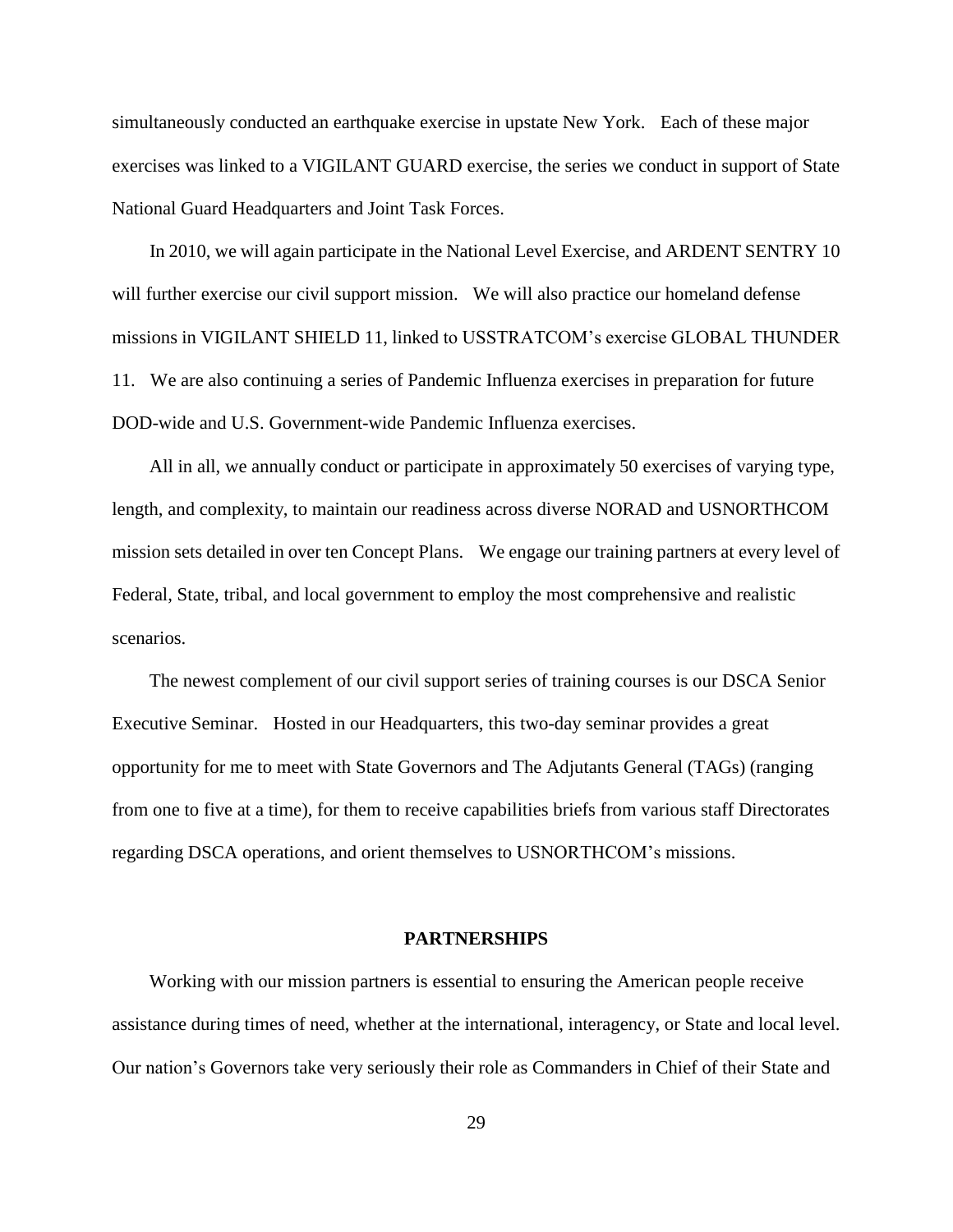we respect that authority. Our job is to support our nation's Governors in responding to emergency situations and threats in their States.

 **States and Territories.** In an effort to understand each State's risks and capabilities and in order to anticipate the best response for DOD requested assets, I participated in the initial meeting of the congressionally-directed Council of Governors and have also separately engaged with Governors, Lieutenant Governors, various state Directors of Emergency Management and the TAGs. Since taking command, I have met with a total of 27 State Governors and/or Lieutenant Governors. I have also met individually with 37 different States' TAGs and have addressed all 54 TAGs at various National Guard senior leader conferences. The most recent conference was the 2010 National Guard Bureau/USNORTHCOM Hurricane Planning Workshop, 18-22 January 2010, in Tampa, FL, where several hundred representatives from 30 States and for the first time senior officials from DHS and FEMA addressed hurricane emergency response preparedness. Next year, we plan to expand the scope of the planning conference to include all hazards. These engagements strengthen the relationships between the State and DOD, improve mutual understanding of the critical balance each State must maintain between its requirements and resources to ensure support of the State's civil authorities during a major disaster, crisis, or NSSE; enhance sharing of information and lessons learned from previous responses to disasters and events; and support the State's understanding of NORAD and USNORTHCOM and our missions.

 NORAD and USNORTHCOM provide a training and exercise program that actively engages the States and Territories. The VIGILANT GUARD Joint Regional Exercise Program is sponsored by USNORTHCOM and executed in conjunction with the NGB. Four VIGILANT GUARD (VG) exercises are conducted each year, and when feasible, two are linked to NORAD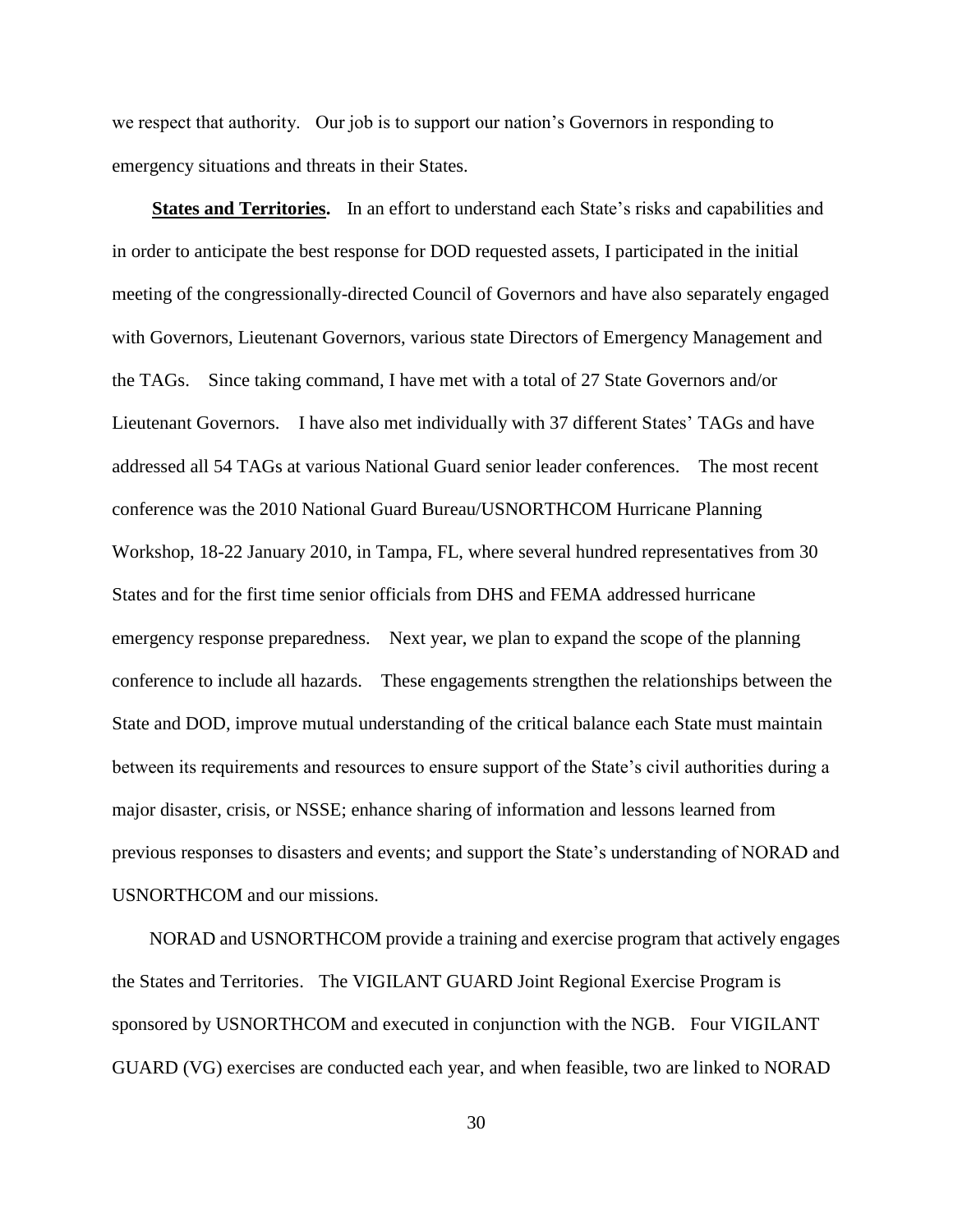and USNORTHCOM-sponsored exercises (VG Iowa with ARDENT SENTRY 09 and VG New York with VIGILANT SHIELD 10). All VG exercises include some degree of local/county government participation.

**Interagency Community.** NORAD and USNORTHCOM have strong relationships with many non-DOD Federal Agencies and Departments. Agency representatives and USNORTHCOM liaison officers provide an established reach-back capability to their parent organizations. These relationships provide the essential interagency context during operations planning and execution, while also providing the DOD's perspective to external agencies.

**Private Sector.** Our Private Sector Engagement Team has worked closely with DHS, particularly FEMA, to support a comprehensive outreach program to non-profit and non-governmental organizations (NGO), businesses, academia, faith-based organizations, and public-private partnerships throughout the country. The tremendous capabilities, resources, and willingness of the private sector and NGO community are essential to successful disaster response. Achieving unity of effort is our goal.

#### **CHALLENGES**

 We are aggressively tackling impediments to our efforts to improve air and maritime domain awareness, interagency information sharing, and consequence management operations. As we move forward with these efforts and others this year, we solicit and appreciate your continued support.

**Aircraft Recapitalization**. Legacy fighters, tankers, and airborne early warning aircraft in use today adequately meet all aspects of the Air Sovereignty Alert mission; however, recapitalization of these legacy aircraft is critical to the future success of the NORAD mission set.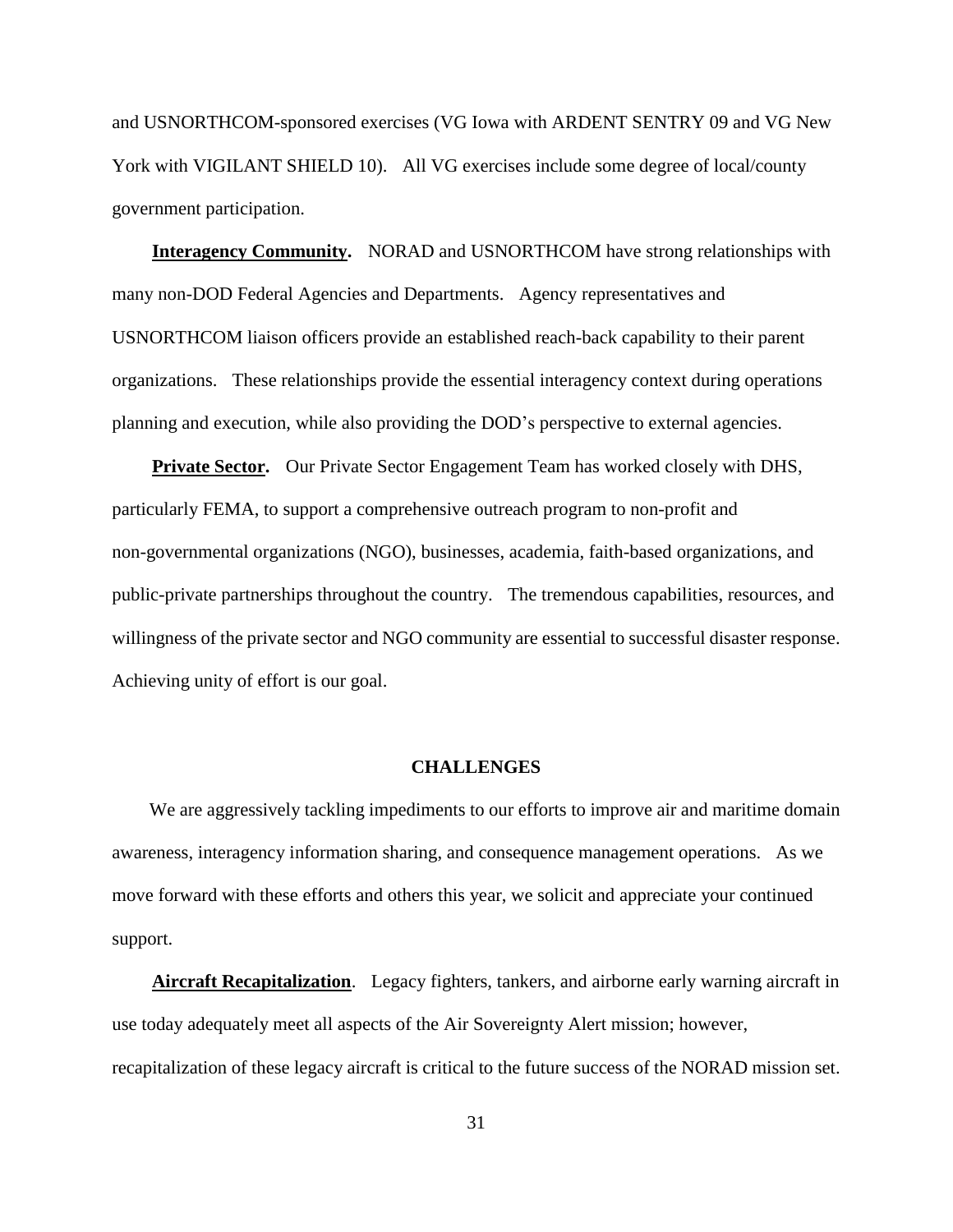Legacy fighters are aging and will be stressed to maintain reliability and capability as we move into the 2015-2030 timeframe. Recapitalizing the fighter, tanker, and airborne early warning aircraft will remain a challenge, given the DOD's post-9/11 long-term mission requirements. NORAD's mission readiness will be affected if Air Sovereignty Alert aircraft are not recapitalized in accordance with the FY11 President's Budget Request.

 **Unmanned Aircraft Systems (UAS) in the National Airspace.** USNORTHCOM is fully engaged with the UAS community through our membership on the Joint UAS Center of Excellence Advisory Council; Office of the Secretary of Defense, Acquisition, Technology & Logistics-led UAS Task Force; and our participation on the Policy Board for the Federal Aviation UAS Subgroup. USNORTHCOM is also an advisory member to the newly formed UAS Executive Committee, co-chaired by the FAA and DOD, which is addressing the numerous national airspace access issues for public users. We are eager to team with our partners in the interagency community as they expand their UAS operations to achieve synergy in our homeland defense and civil support efforts. We continue to work with the FAA on finding the best way forward on employing UAS in the National Airspace outside restricted airspace.

 **Deployable–Integrated Air Defense System.** One of the greatest challenges facing the Commands is the lack of an integrated air and cruise missile defense capability to counter threats from low-flying aircraft, UAS, and cruise missiles. As these threats grow, it becomes increasingly important to develop an integrated air and cruise missile defense system-of-systems to defend the homeland. In the past year, NORAD and USNORTHCOM worked closely with the Joint Air Defense Operations–Homeland Joint Test Team as the operational sponsor in developing tactics, techniques, and procedures for a Deployable-Integrated Air Defense System capability, which could be employed to protect a particular venue or city which may be threatened or at risk.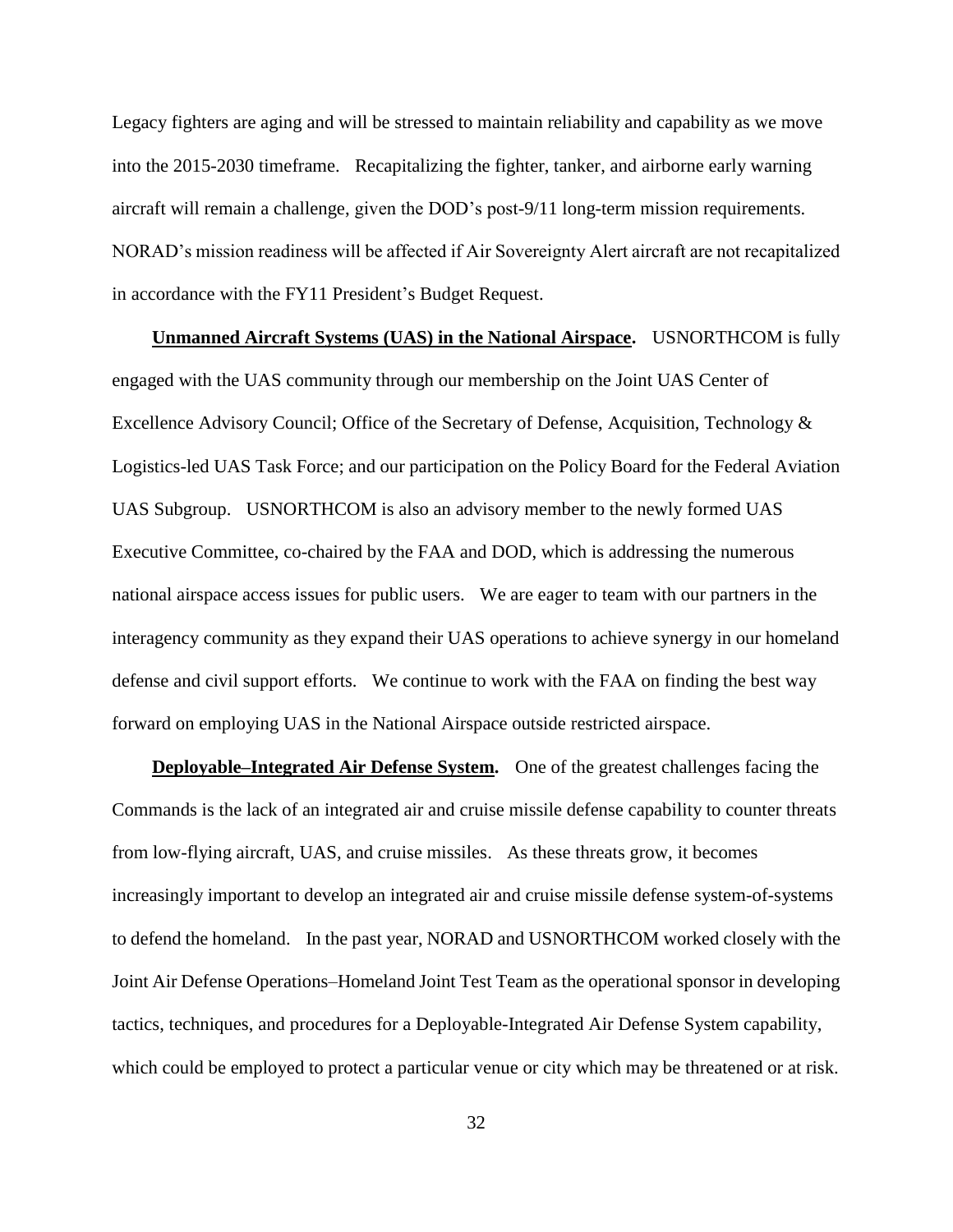**National Security Implications of Arctic Change.** The 1982 Convention on the Law of the Sea is a seminal agreement of the extensive international legal framework that applies to the Arctic Ocean. Global interest in the Arctic region shows no hint of ebbing, evidenced by the summer 2009 transit of two German-owned cargo vessels through the Northern Sea Route, westbound from the Atlantic to the Pacific Ocean. Increased activity necessitates that the United States become party to the Convention in order to protect and advance national interests in the Arctic by enhancing our national security (including the maritime mobility of our Armed Forces), securing U.S. sovereignty rights over extensive marine areas (including the valuable natural resources they contain), and giving the U.S. a seat at the table when rights vital to our interests are debated and interpreted.

 To bolster our efforts for the Arctic region, I support the stated desires of our respective U.S. and Canadian civilian defense leadership to reinvigorate the Permanent Joint Board on Defense as highlighted by Secretary of Defense Gates' and Minister McKay's November 2009 Halifax Security Talks.

#### **FUTURE CAPABILITIES**

 As we investigate existing technologies and capabilities for innovative uses, we are also focusing on emerging technologies to meet our requirements. We urge Congress to support the following initiatives.

 **Air Domain Awareness.** In March 2007, the National Strategy for Aviation Security (NSAS) was published to enhance public safety and economic growth by promoting global aviation security through reducing vulnerabilities. The NSAS states: "Together, the Strategy and seven supporting plans present a comprehensive national effort to prevent hostile or illegal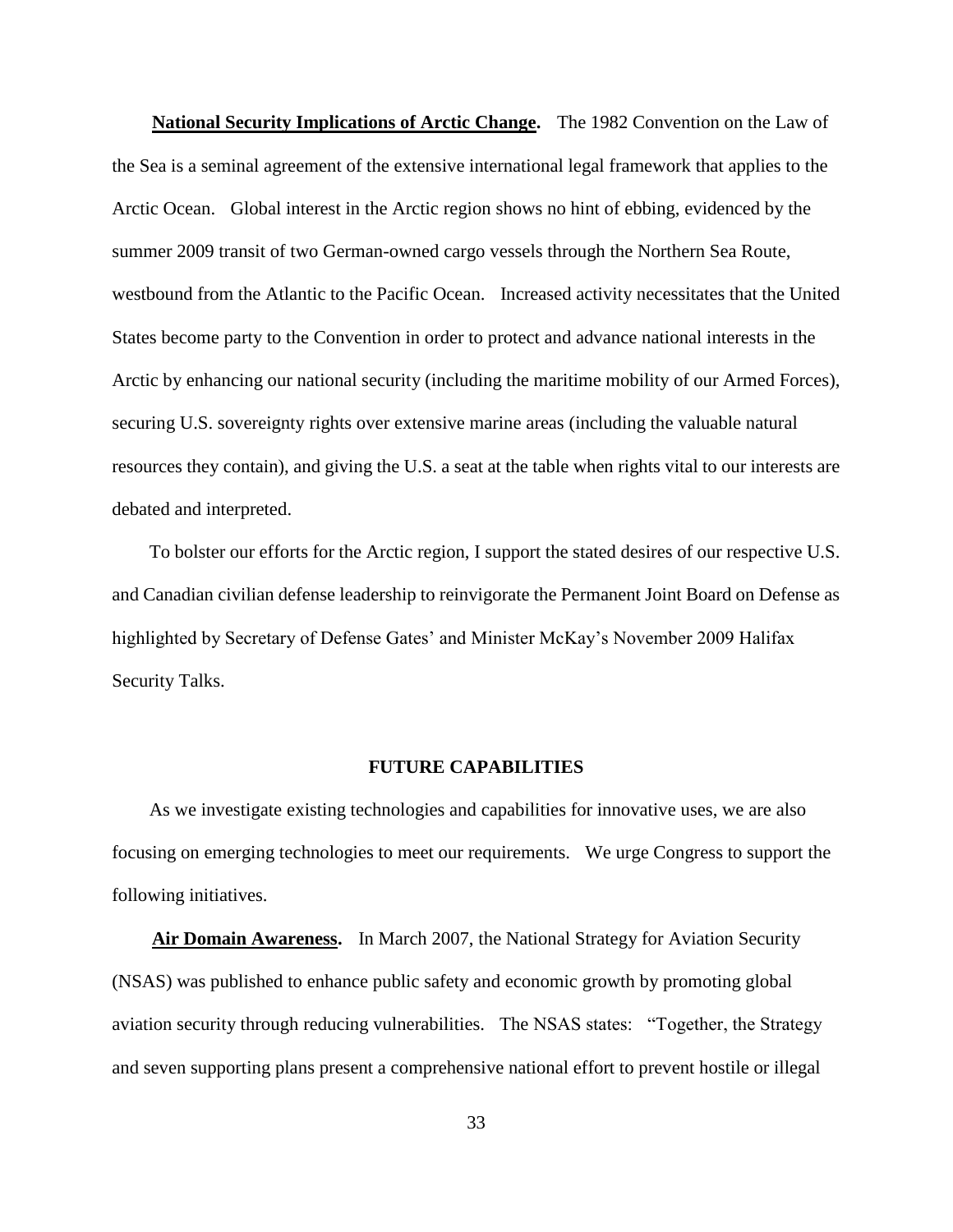acts within the air domain, promote global economic stability, and protect legitimate aviation activities."

 To achieve the objectives of the NSAS, the whole-of-government must be committed to the guidance provided within the NSAS and supporting plans to achieve global air domain awareness (ADA). ADA crosses many Departments and Agencies within the government, thus requiring a coordinated approach. Historically, the operational synergism and cost efficiencies associated with the principle of unity of effort have not been completely realized for ADA because neither an interagency governance mechanism nor an information sharing infrastructure has yet been established.

 To meet this challenge, NORAD and USNORTHCOM have teamed with DHS and other organizations across the U.S. Government to collaboratively develop solutions and lay the foundation for ADA. The desired end-state is development and implementation of a work plan leading to a joint, interagency, intergovernmental, and multinational ADA governance mechanism, interdepartmental capabilities and resourcing roadmap, and information sharing infrastructure to synchronize the disparate efforts of ADA mission partners.

 DHS, NORAD, and USNORTHCOM hosted an Interagency ADA Summit on 13-14 January 2010 bringing together senior leaders from numerous federal agencies. The summit leadership provided guidance to three working groups facilitating development of processes for governance, information sharing, and capabilities and resources. Additional summits are planned at six-month intervals and will bring in participation from industry, State, local, tribal, and international partners.

 **NORAD and USNORTHCOM Defense Surveillance Gap Filler Strategy.** Wide-area surveillance is a key component of Air Domain Awareness and is critical to air and missile defense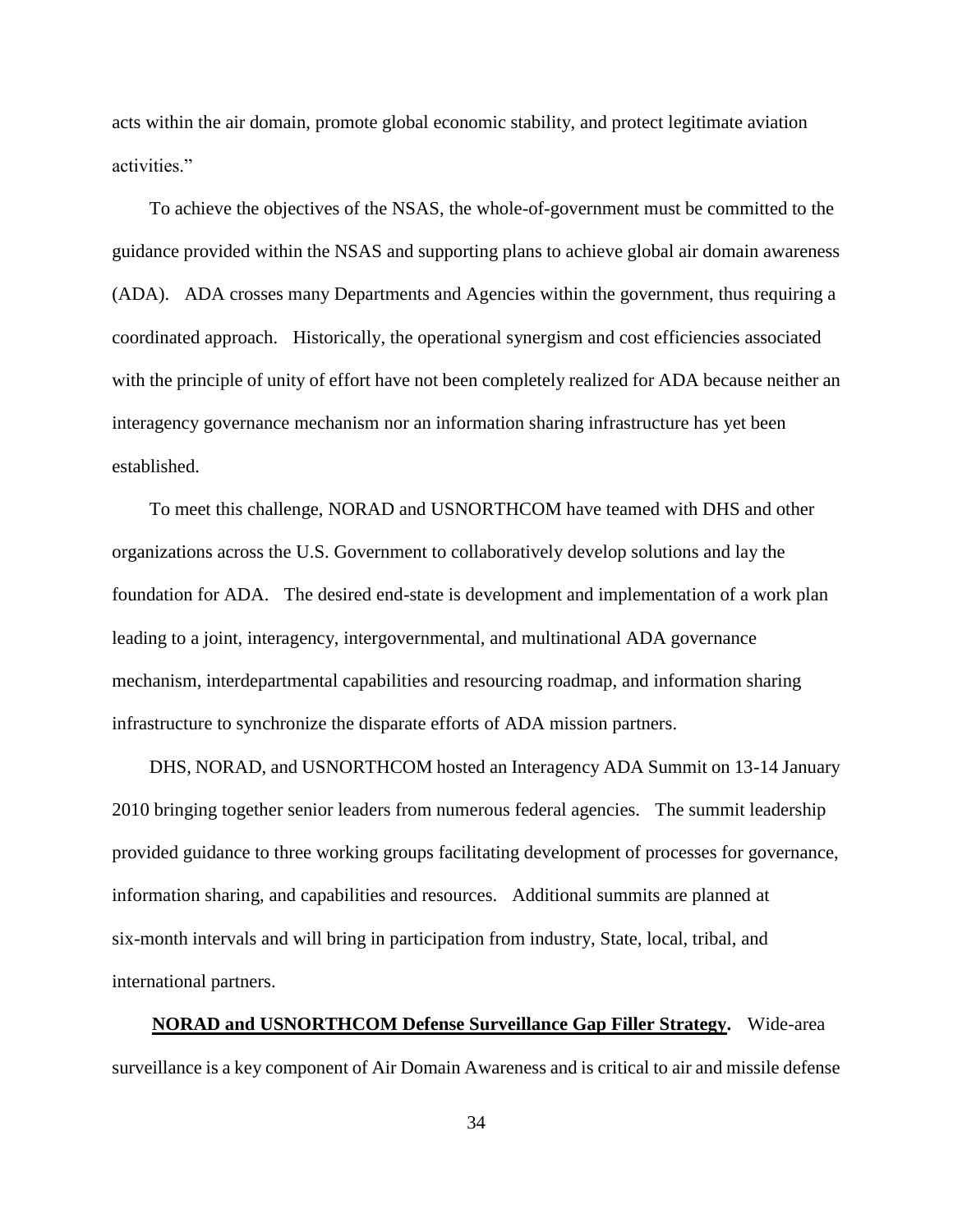of the homeland; however, NORAD and USNORTHCOM lack adequate real-time, persistent, multi-domain surveillance. The NORAD and USNORTHCOM Surveillance Gap Filler Strategy proposes to rectify this problem by providing the Commands with a foundation to develop a family of systems permitting persistent wide-area air and maritime surveillance to enhance defense against threats in the interior of and in the approaches to North America.

 The C2 Gap Filler Joint Capability Technology Demonstration will demonstrate a capability that enables efficient, secure, timely and trusted exchange of information resulting in enhanced C2 capabilities for NORAD and USNORTHCOM.

 A second effort is the Next Generation Over-the-Horizon Radar (OTHR) Technical Risk Reduction Initiative (TRRI) Phase 1 project. TRRI was developed to minimize the technical risks of building a next generation OTHR prototype while simultaneously raising technical readiness levels of advanced radar technologies. Over-the-horizon radars are proven, wide-area surveillance systems with the ability to detect and track thousands of air and maritime targets at ranges exceeding 1,500 miles from the radar site. When completed, these initiatives will improve wide-area surveillance around North America.

 **Radar Interference.** Comprehensive Air Domain Awareness will not be attained unless we can resolve the growing issue of radar interference. As such, NORAD and USNORTHCOM support the establishment of an interagency process to allow the accurate assessment of existing and future plans for obstructions that potentially disrupt various radars within our area of operations. A formal vetting process is required with the necessary authorities to prevent projects from interfering with the defense of North America, while supporting the expansion of alternative energy sources, such as wind farms. To that end, NORAD has taken the initiative to form a radar obstruction evaluation team to quantify the impacts of proposed wind energy projects in close